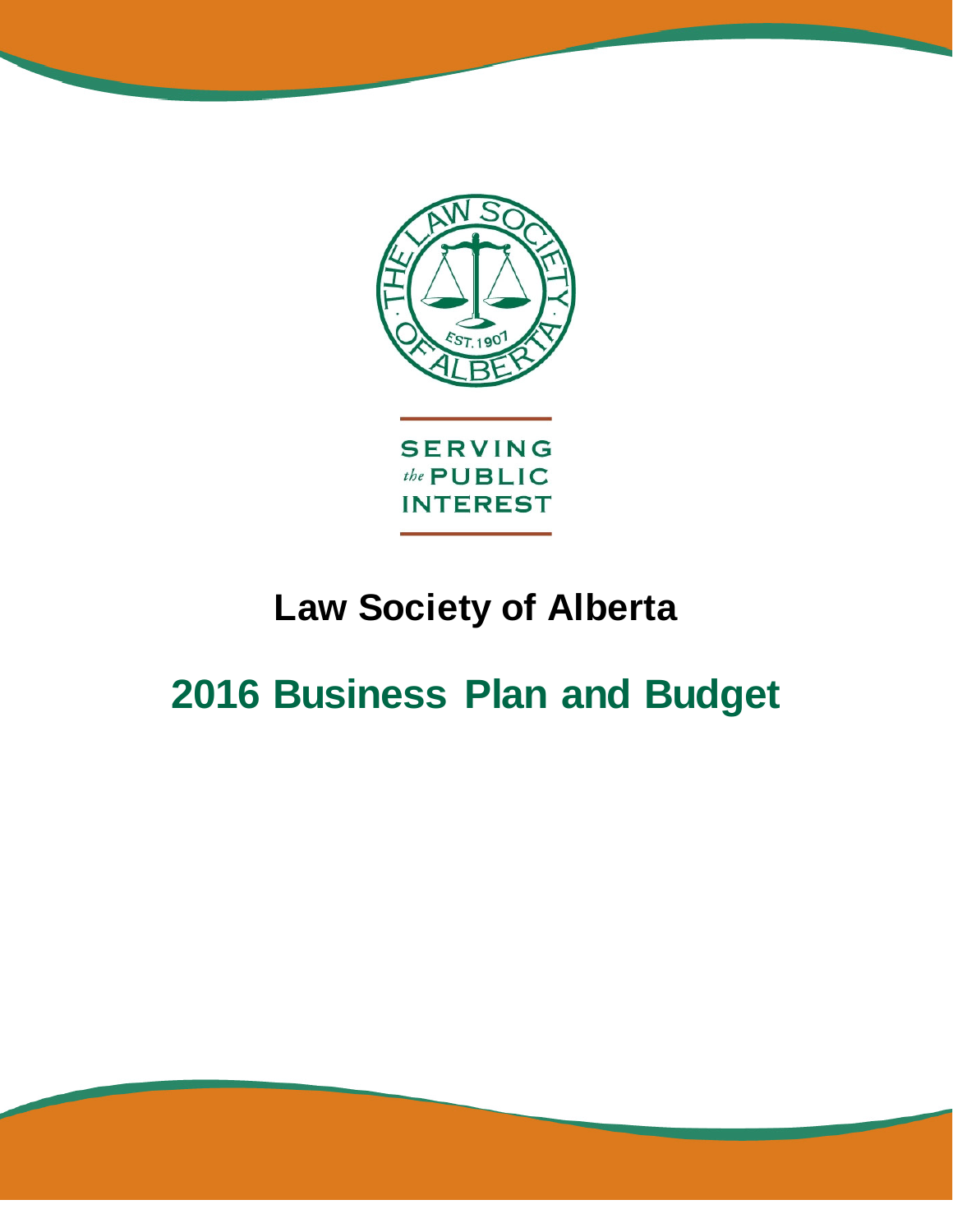### **Table of Contents**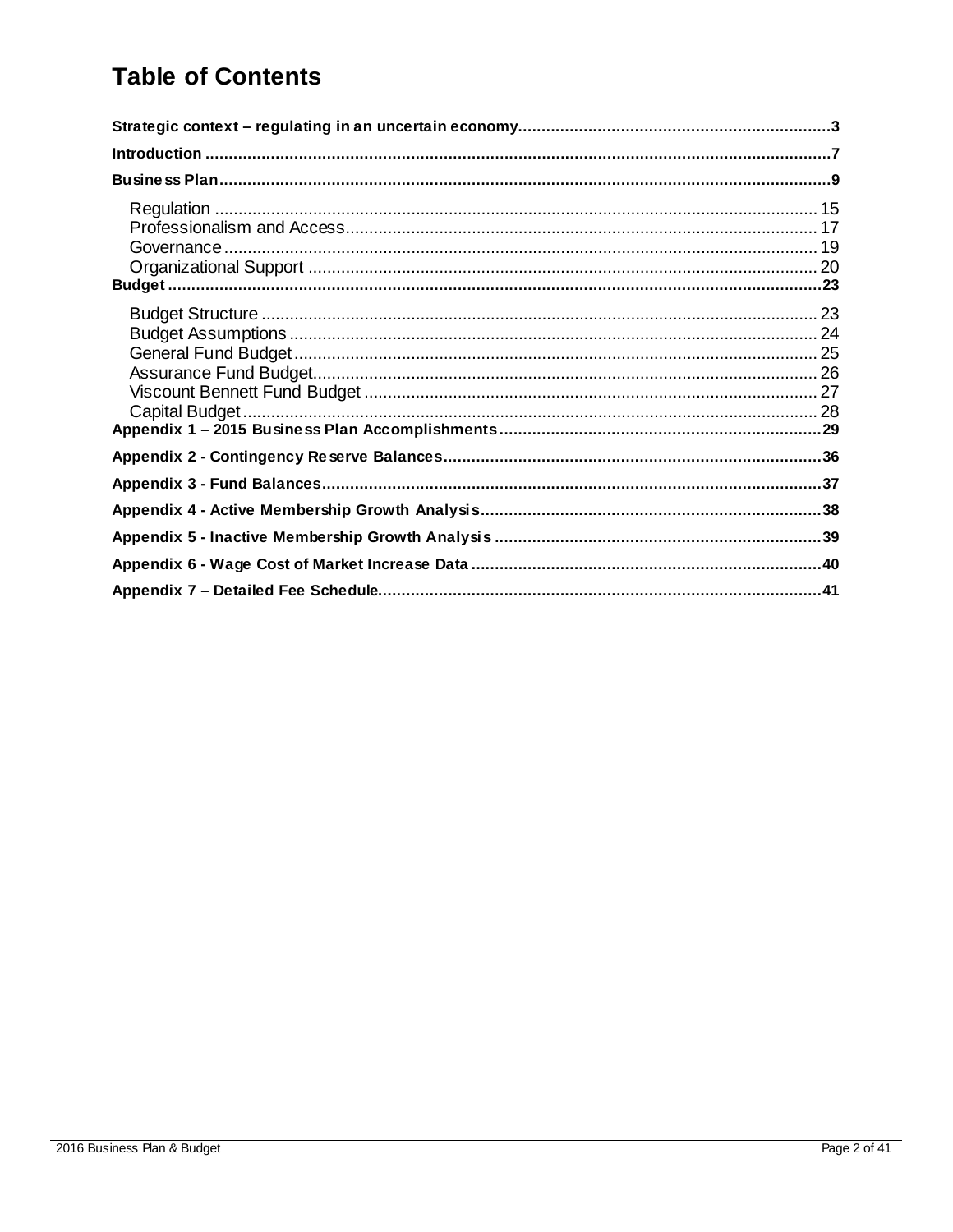### <span id="page-2-0"></span>**Strategic context – regulating in an uncertain economy**

In developing the budget we considered a variety of environmental influences. They include:

- Our internal governance environment (including the Strategic Plan);
- Our internal data about causes and frequency and severity of insurance losses;
- Complaints and other concerns about lawyer performance;
- The state of play of the regulation of the legal profession across the country and around the world; and
- The economic environment.

#### **The economic environment**

The economic environment in which we developed the budget could be described as fractious and confused. The most visible stories in the media relate to low petroleum prices, a sense that these will be with us for a while yet, and many energy company employees losing their positions in the industry.

On the other hand, there are a significant number of large new building projects in both Edmonton and Calgary, for both commercial and residential purposes. And some businesses in the oil and gas sectors are beginning to create merger and acquisition deals. Clearly this view is fairly optimistic that the Alberta economy will rebound and all of this work requires the assistance of lawyers and law firms.

The impact of declining energy prices on Alberta lawyers and law firms is, at least for 2016, uncertain as well. The anecdotal evidence we've collected from a variety of sources (small, medium and large firms) suggests that firms are cautiously optimistic about their business activities in 2016 given that their practices tend to be somewhat diversified. The majority of firms expect to remain relatively busy through 2016. As the world unfolds during 2016 and the impact of the current economy on lawyers and law firms becomes clearer, we will need to reassess the business conditions for practitioners as we approach the development of the 2017 budget.

When we compare ourselves as a regulator to other enterprises within the economy, we have to realize that we are not the same as a commodity company or most other for-profit enterprises. When the income stream of for-profit enterprises contracts (and with it, part of the economy), so too does the output of the organization. On the other hand, for the regulator, this contraction of the economy has historically created more work, more expense, and more 'output'.

The treatment of employee compensation is also quite different. When the income stream of forprofit enterprises decreases, they lay off staff, reduce staff compensation, or both. When the income stream of those for-profit enterprises increases, they typically produce more 'product'. They hire more workers, and some of the extra money they earn is 'shared' with employees in the form of significant bonuses. Specifically, we know that average weekly earnings in the Alberta oil & gas sector have increased by 56% over the last 10 years compared to 29% for all industries in Canada<sup>[1](#page-2-1)</sup>. Our employee compensation model is much more consistent. Good

<span id="page-2-1"></span>Calgary Economic Development 2016 economic outlook presentation.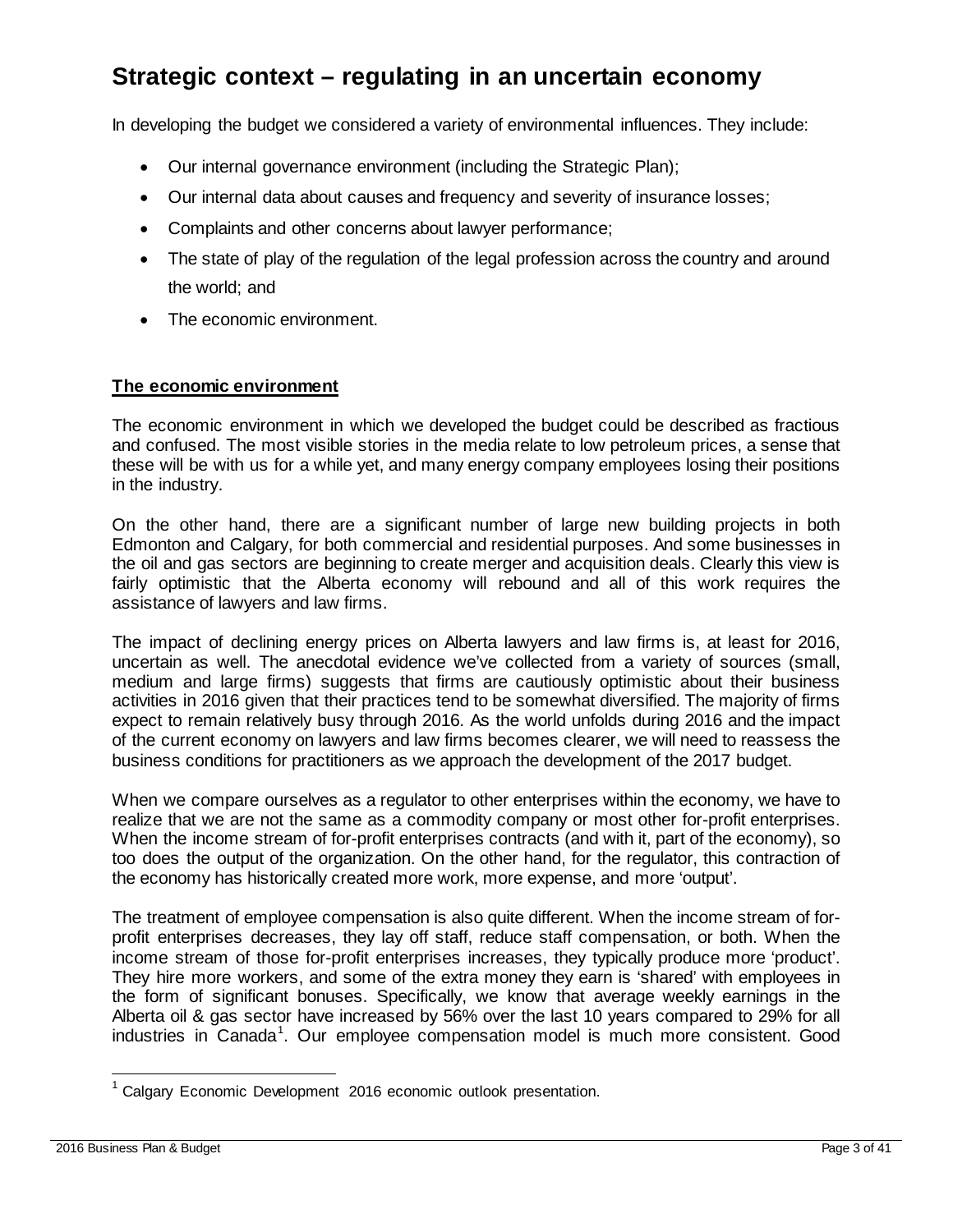times or bad, we are committed to paying market rates so that we can hire and retain strong employees. We increase pay by increases in the cost of labour, as measured by governments and a variety of organizations that monitor market costs of labour. We consulted those sources in our budget preparation. Although we anticipated extremely modest increases, and possibly flat line or negative adjustments, the market estimators say that they expect market adjustments in the range of 2.5%, +- 0.75%. In addition, in our research for the budget we spoke to other regulators and their market adjustments track our projected numbers.

#### **Complaints, discipline and insurance claims**

Our information about loss and complaint trends leads to four key conclusions:

- Our insurance losses have grown significantly over the last seven or so years, and that has made our lawyers' professional liability program the second most expensive in the country. That expense trend has been significantly (although not entirely) driven by mortgage fraud claims, and that trend may be reversed and is now trending downward. While the initial analyses are optimistic, so far it's too early to determine if we can rely on a downward trend. Given that the mortgage frauds arose in the last economic downturn, we want to be cautious.
- The insurance trends have resulted in the reinsurers for the ALIEX program wanting to see concrete action to address the significant increases in claim numbers and severity. While we have placed responsibility for the program with the ALIEX Board, some of the costs of that program work are reflected in this budget. Those increased costs directly related to loss prevention initiatives have been allocated to ALIEX though the interorganizational management fee.
- Our disciplinary work (including the complaints that lead to discipline, investigations, interim suspensions, the appointment of custodians and discipline hearings) typically increases when the economy trends downward. Historically, there are two key drivers for this as some lawyers:
	- 1. Make bad decisions when they find themselves in a financial squeeze because the market for their services changes; and
	- 2. Are displaced from larger law firms, and then find themselves operating their own firms when they don't have the necessary skills or the infrastructure to do so.
- A downward trending economy tends to uncover errors or misconduct that sometimes goes unnoticed in more economically buoyant circumstances.

#### **Regulators of the legal profession**

When we look at other regulators of the legal profession, they echo the analysis above. They also note that scrutiny of the regulation of the profession continues to increase, and with it comes expectations of more sophisticated steps the regulator should take to avoid problems.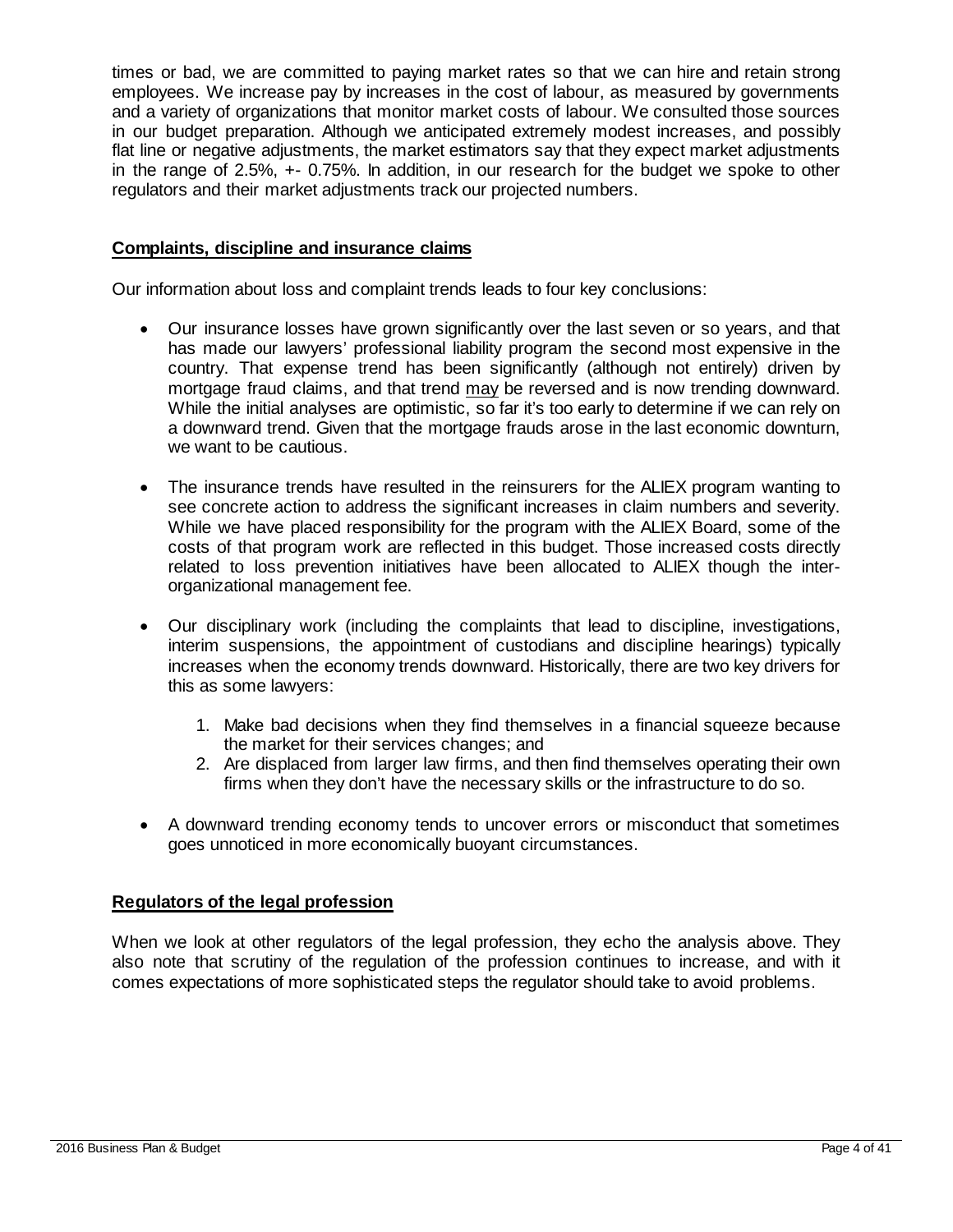#### **2016 budget implications**

All of these factors lead us to ask:

- How should the 2016 business plan and budget position the regulator to deal with these circumstances?
- What is the appropriate strategic position of the regulator to ensure that we are meeting our strategic goals? The Benchers are responsible for advancing the strategic goals of the Law Society in the public interest and the question we should be asking ourselves is whether we are successfully doing that with our budget?

We reached the following conclusions, which are incorporated into the business plan and the budget:

- We must maintain our core 'reactive' regulatory programs so that we can respond appropriately to what may be significant amounts of work. This would not be a time to fall behind in dealing with complaints or discipline hearings, and in fact, we need to become more agile in dealing with serious situations should they arise.
- It makes sense to continue to grow our proactive programs. There are two key features that come into play:
	- 1. A risk identification program that works to identify practitioners in risky situations to intervene as quickly as possible to deal with and, if possible, avoid or minimize risks. This is critical if we are ever going to be able to successfully move away from spending 66% of our budget on 'discipline'. Part of this work will stream practitioners into remedial programs; and part of it will engage the regulatory engine that is intended to protect the public by restricting the ability to practice, or where necessary removing a lawyer from practice.
	- 2. A more general risk identification program that identifies trends and works to better educate and train lawyers so they avoid those difficulties.

These proactive programs align nicely with the work that ALIEX needs to do, and it will be more effective and efficient for the Law Society and ALIEX to work collaboratively. As a result, some of the cost of this proactive work will be paid by ALIEX through the management fee incorporated into this budget.

- We have some cleanup work to do in areas such as accumulated Assurance Fund claims. These must be completed, and the cost will be paid from the accumulated surplus in the Assurance Fund through the management fee incorporated in this budget.
- For the policy reasons that drove the proposal for a Trust Transaction Fee, we should continue with the plan to implement this fee in 2016. We do not require lawyers in nonfirm practice settings to purchase mandatory professional liability insurance. The same logic applies to the costs of regulating the way lawyers handle trust funds – the costs should be largely borne by those who operate trust accounts. The proposal adopted in principle by the Benchers also permits those costs to be forwarded on to the clients who benefit from the use of trust accounts.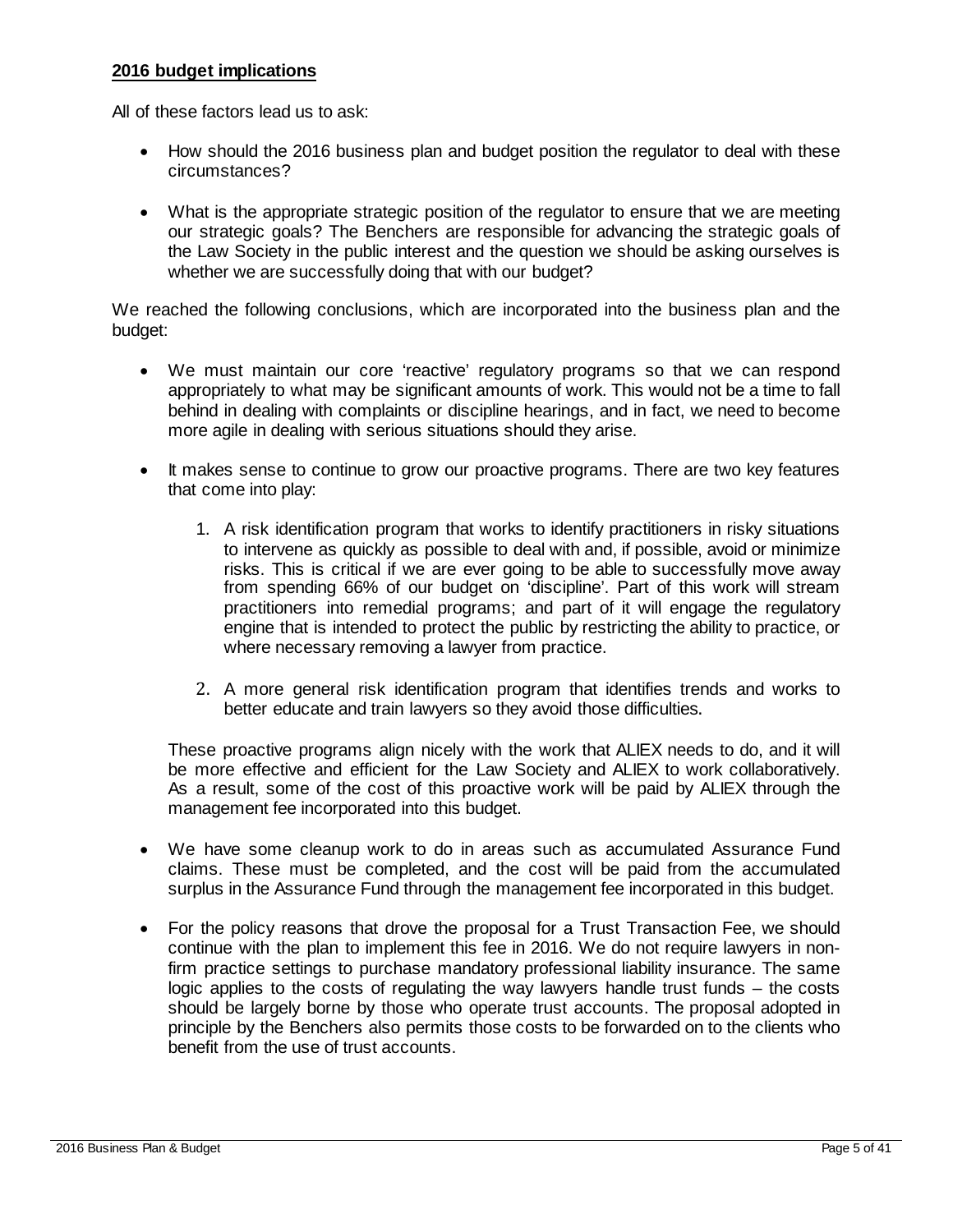• Starting with the 2014 capital and operating budgets, we identified some key business technology issues in which we had fallen quite far beyond acceptable business practices. We've made considerable progress in that work, and are in line with our three year projected costs. If we stop infrastructure and application development work it will likely be more expensive when we resume work at a future date, because some work will have to be reviewed and appropriate changes made. In addition, part of our 2016 operating budget is for resources to mine our existing data, something that both management and the Board recognize as important work so that we can better analyze the work we do, and the impact it has. The remaining Business Technology operating budget increases in 2016 relate to the need to support, through software license costs and technical support costs, the development undertaken during 2014, 2015 and proposed for 2016 in respect of applications including Boardbooks, our core business data base application (InSite), SharePoint and our financial data base application (Great Plains).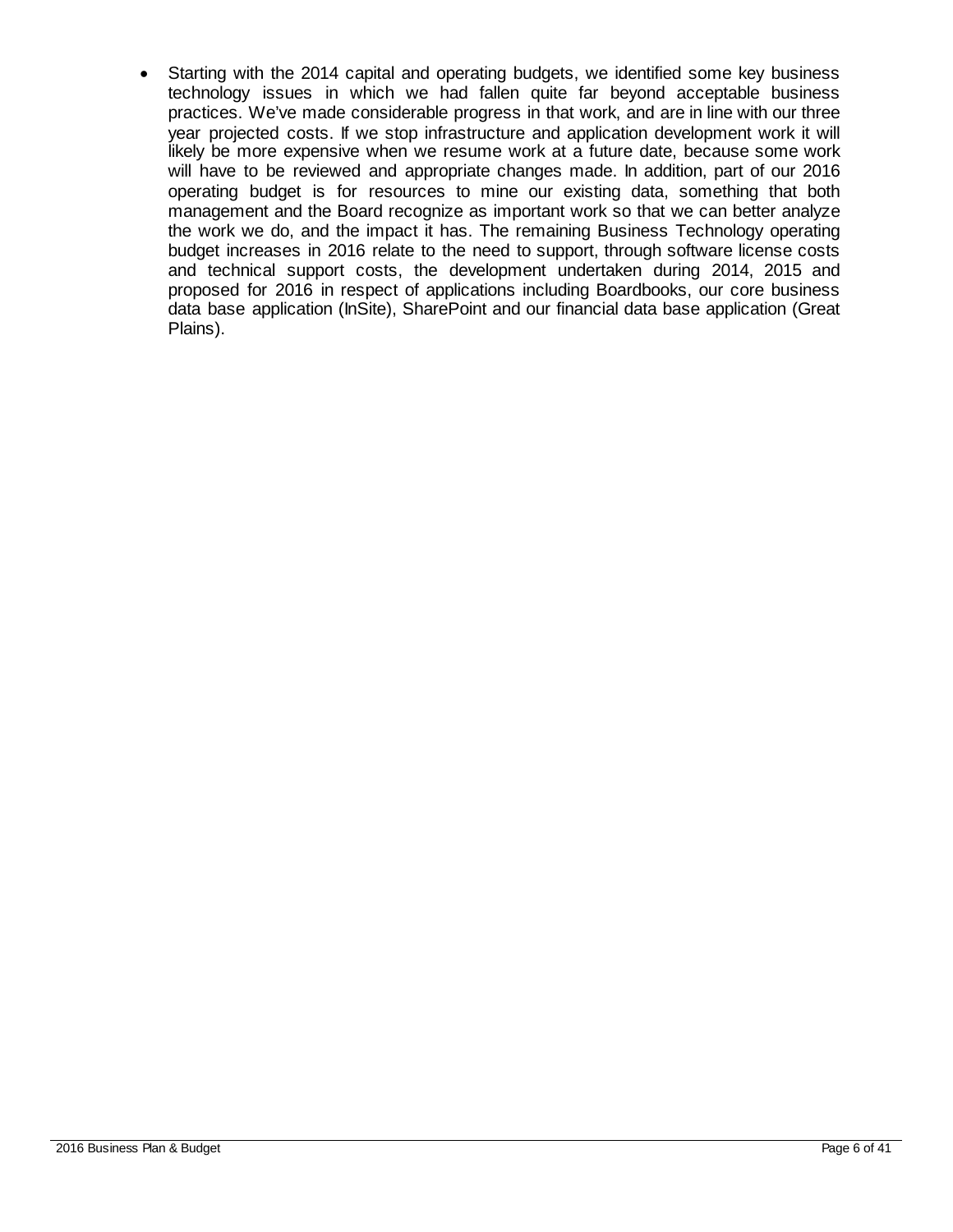### <span id="page-6-0"></span>**Introduction**

The Business Plan and Budget contained in this document represents management's plan and funding proposal to carry out the final year of the Bencher's 2014 – 2016 Strategic Plan. The business plan provides an overview of the progress to date relative to the Strategic Plan, a description of the focus of Law Society activities in 2016 to continue the work commenced in 2014 and 2015 and an overview of how the core functional areas of the Law Society accomplish and support our regulatory work. The budget is driven by the business plan and represents the financial requirements to perform the work outlined in the business plan.

The Law Society has made considerable investments in the first two years of the strategic plan designed to:

- Shift from the traditional reactive model of regulation to one that in much more proactive (i.e. one that has a focus on enhancing the competencies of lawyers, improves the overall quality of legal services to the public and helps lawyers to effectively manage their practices and avoid errors);
- Enhance our regulatory processes to meet or exceed the complaint and hearing goals in the National Disciplinary Standards;
- Modernize our business processes and technology to make it easier for lawyers and the public to do business with us and to make our internal work process more efficient; and
- Better manage the risk to the profession of trust misappropriation by enhancing our trust safety audit program and by shifting the risk of compensating the public for trust theft from the Assurance Fund to the Trust Safety Insurance program.

The purpose of the 2016 business plan and budget is to carry on with the work outlined above recognizing that the fees we charge the profession under our traditional funding model have reached a level that cannot continue to increase, particularly as we enter a very challenging economic environment in Alberta. In spite of a declining economy, the pressure on the Law Society to effectively regulate the legal profession in both a proactive and reactive manner will continue unabated in 2016 and beyond. Our experience in the previous economic downturn of 2008/2009 was that our regulatory work actually increased, particularly with respect to addressing mortgage fraud issues that were uncovered as real estate values declined. We may experience the same increase in the demand for our regulatory services in the current economic decline.

To balance the need to maintain or reduce our traditional fees while effectively meeting our obligations as a regulator in an increasingly complex environment, the budget below proposes to:

• Add resources to intensify our focus on becoming and more proactive regulator by enhancing our early intervention and loss prevention programs (particularly in light of recent concerns expressed by our reinsurance providers with respect to our loss experience in the ALIA/ALIEX professional indemnity programs);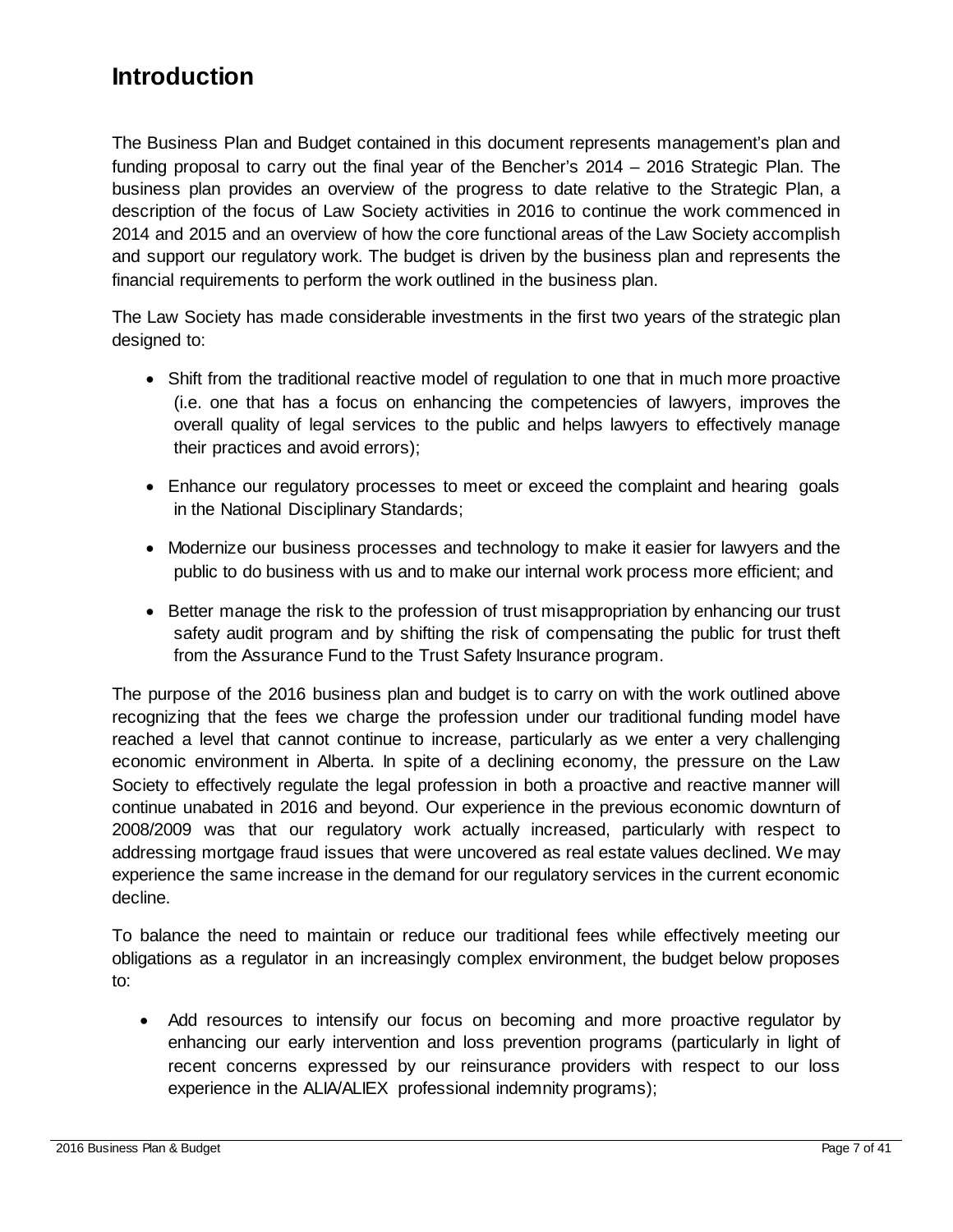- Take steps to wind up the legacy Assurance Fund by adding additional investigative resources to address the existing inventory of theft claims that occurred prior to the introduction of the Trust Safety Insurance program;
- Reduce the practice fee by \$100 per active lawyer while generating additional funding through a Trust Transaction Fee in order to achieve a balanced budget in the General Fund for fiscal 2016; and
- Recover costs borne by the Law Society's General Fund that relate directly to loss prevention initiatives and legacy trust theft claim investigations from ALIA/ALIEX and the Assurance Fund respectively.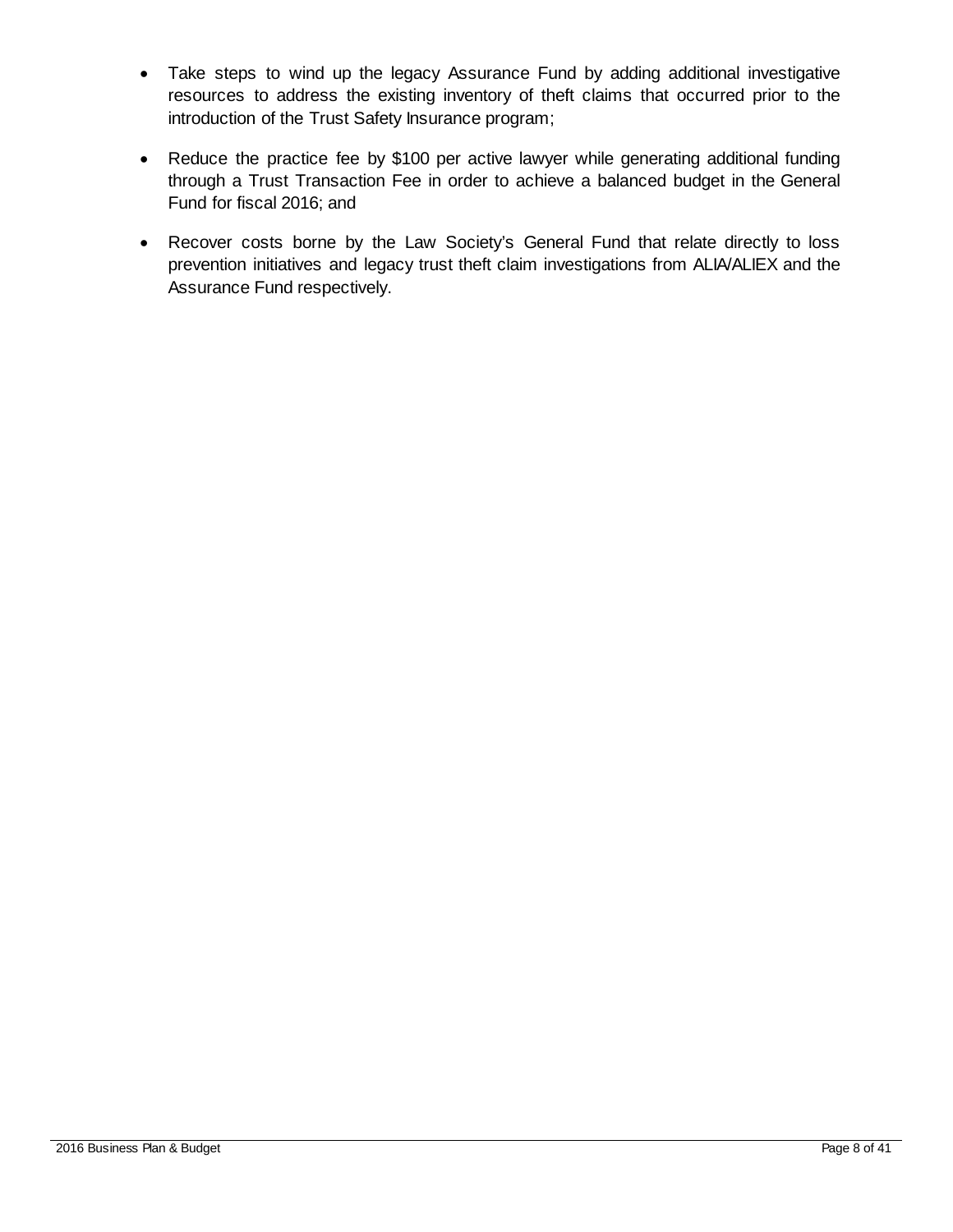### <span id="page-8-0"></span>**Business Plan**

The business plan is the vehicle through which the strategic plan adopted by the Benchers is converted into practical work. It takes the aspirations in the strategic plan, turns them into concrete plans to be implemented and uses those plans as the foundation for the budget.

The Law Society Comprehensive Governance Plan includes this process diagram:



In formulating the business plan, we considered the aspirations in the strategic plan. Because one of the Law Society's strategic goals is to be a model regulator, we also considered what is taking place in the world of professional regulation. We can then test our planned work against the work being carried out by leading regulators in Canada and the rest of the world to determine if we are achieving the aspirational goal of being a model regulator.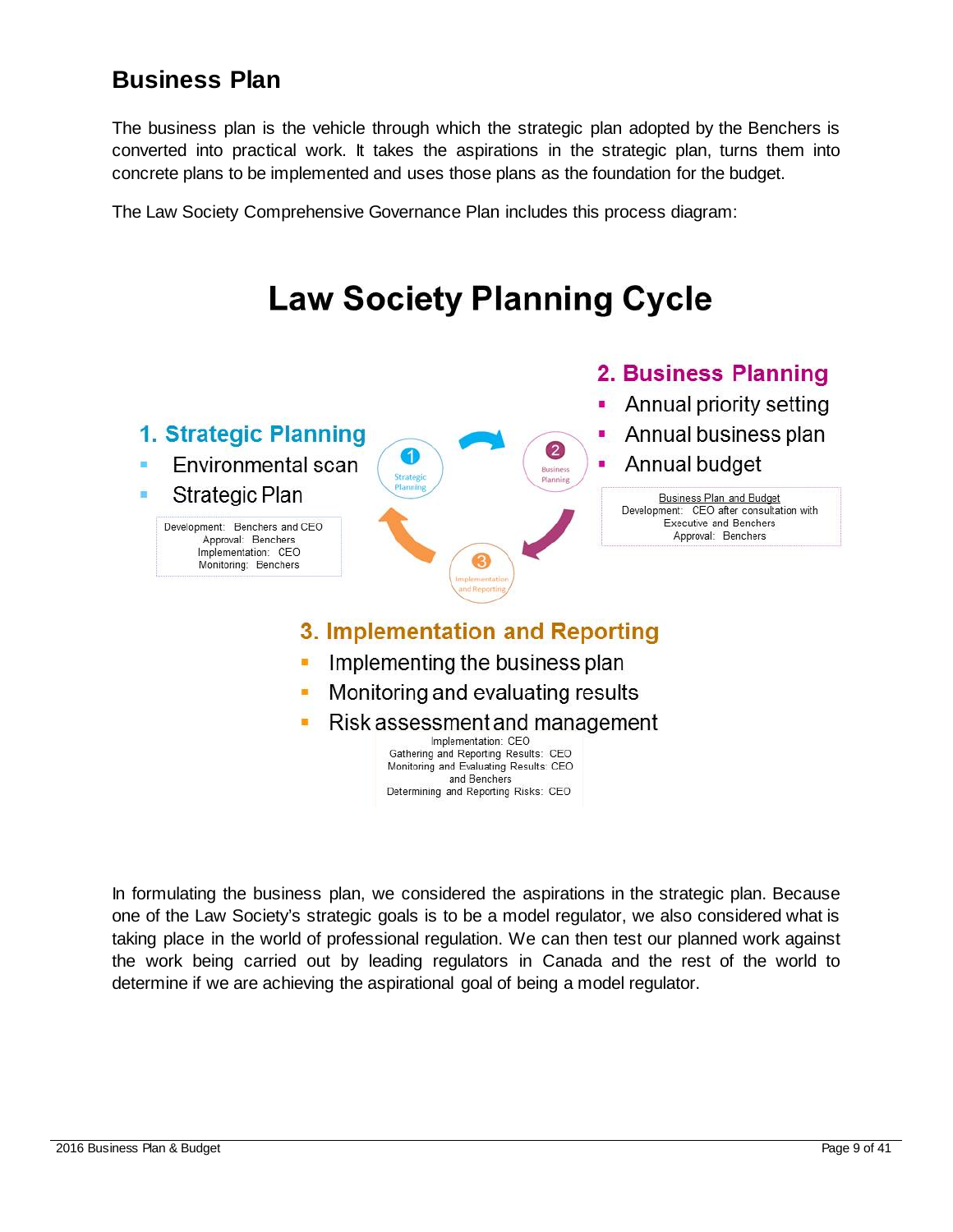The business plan describes the proposed new or developmental work to be carried out in 2016, in addition to the continuing work of delivering all of our core programs. We will also respond to emergent situations as they arise.

The Strategic Plan 2014 – 2016 drove the development of the 2016 Business Plan. To a large extent, the six themes outlined in the 2015 Business Plan are multi-year activities that carry over into the plan for 2016. In addition to core and ongoing regulatory work, the major themes that were identified in 2015 Business Plan and the work that was completed is described in Appendix 1. For 2016, we plan to carry on with the work commenced in the first two years of the strategic plan with an emphasis on early intervention, loss prevention and addressing legacy Assurance Fund claims to move us closer to the wind up of that fund.

The table below depicts how the above 2016 business plan themes support the achievement of the  $2014 - 2016$  Strategic Plan: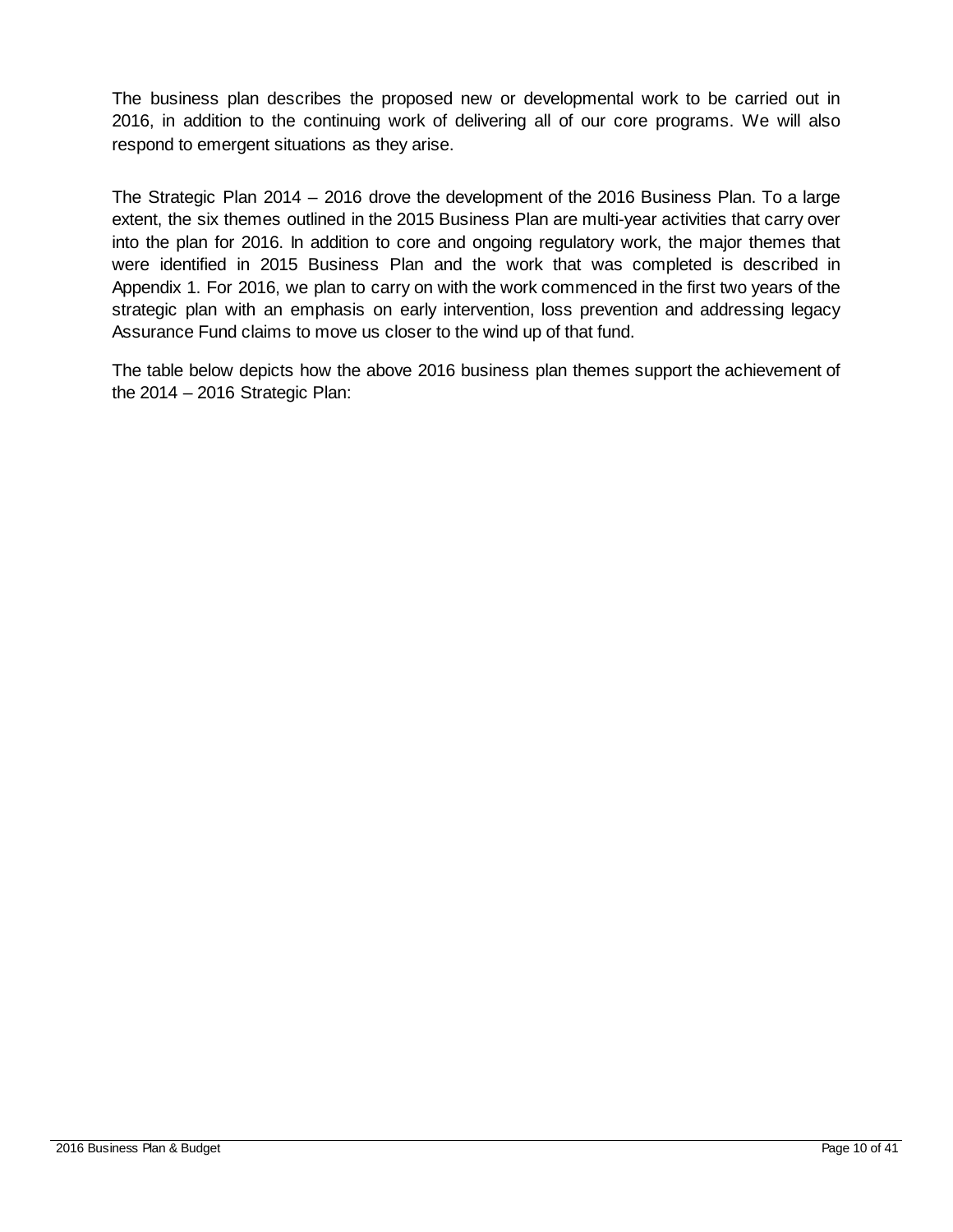| 2016 Business                          | 2014 - 2016 Strategic Goals |                             |                                 |                             |                           |
|----------------------------------------|-----------------------------|-----------------------------|---------------------------------|-----------------------------|---------------------------|
| <b>Plan Focus</b>                      | Model Regulator             | <b>Public</b><br>Confidence | Principles of<br><b>Justice</b> | Access to<br><b>Justice</b> | Organizational<br>Support |
| 1. Business systems                    |                             |                             |                                 |                             |                           |
| 2. Model corporation                   |                             |                             |                                 |                             |                           |
| 3. Proactive regulator                 |                             |                             |                                 |                             |                           |
| 4. Continuing quality<br>improvement   |                             |                             |                                 |                             |                           |
| 5. New indemnity<br>program            |                             |                             |                                 |                             |                           |
| 6. Accessible legal<br><b>services</b> |                             |                             |                                 |                             |                           |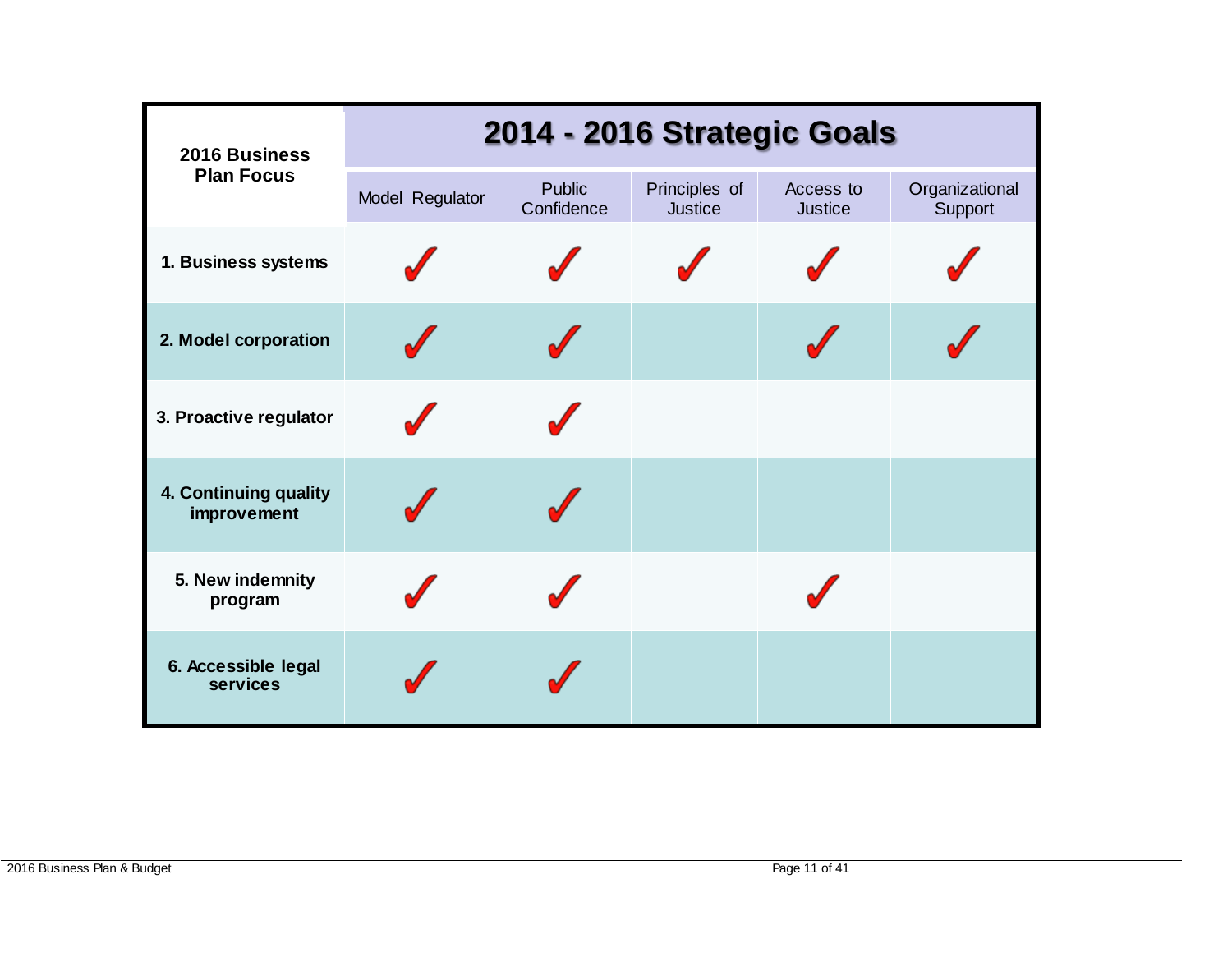#### **The Budget**

The budget pursues the initiatives outlined above – both the strategic ones and the statutory ones – within a context in which we recognize our continuing need to balance our obligation to be the steward of the funds raised through taxation and our obligation to protect the public interest. This year's budget preparation began with developing a business plan, which forms the foundation for this budget.

In organizing the business plan we broke down our work into four core areas of the Law Society:

#### **1. Regulation**

Regulation consists of our membership, conduct, investigations, counsel, trust safety and custodianship programs.

The membership team deals with all aspects of applications for entry into the profession and for Professional Corporations and Limited Liability Partnerships. This team also deals with all changes in membership and annual renewals. The bar admission program (Canadian Centre for Professional Legal Education - CPLED) is funded through this department.

The conduct, investigations and counsel teams work in concert to review, resolve (where possible), and investigate complaints, refer matters to Practice Review where appropriate, and prosecute when necessary.

Our Trust Safety team supports lawyers in the proper management of client trust accounts and operates a trust audit program to mitigate the risk of misappropriation of trust funds.

#### **2. Professionalism and Access (P & A)**

P & A bundles together all of our proactive programs that support the professional work of lawyers, including Continuing Professional Development (CPD), practice advice, practice review, pro bono, law libraries, Assist, CanLII, equity ombudsperson, and equity programs. Policy development work is also centered in this core area.

#### **3. Governance**

Governance includes our Secretariat and Governance teams designed to support the Benchers and the ALIEX Advisory Board members in their governance role.

#### **4. Organizational Support**

This core area provides the supports necessary to carry out all our regulatory work including Corporate Services (consisting of Accounting, Communications and Office Services), Business Technology (including Information Management), Human Resources and the Tribunals Office.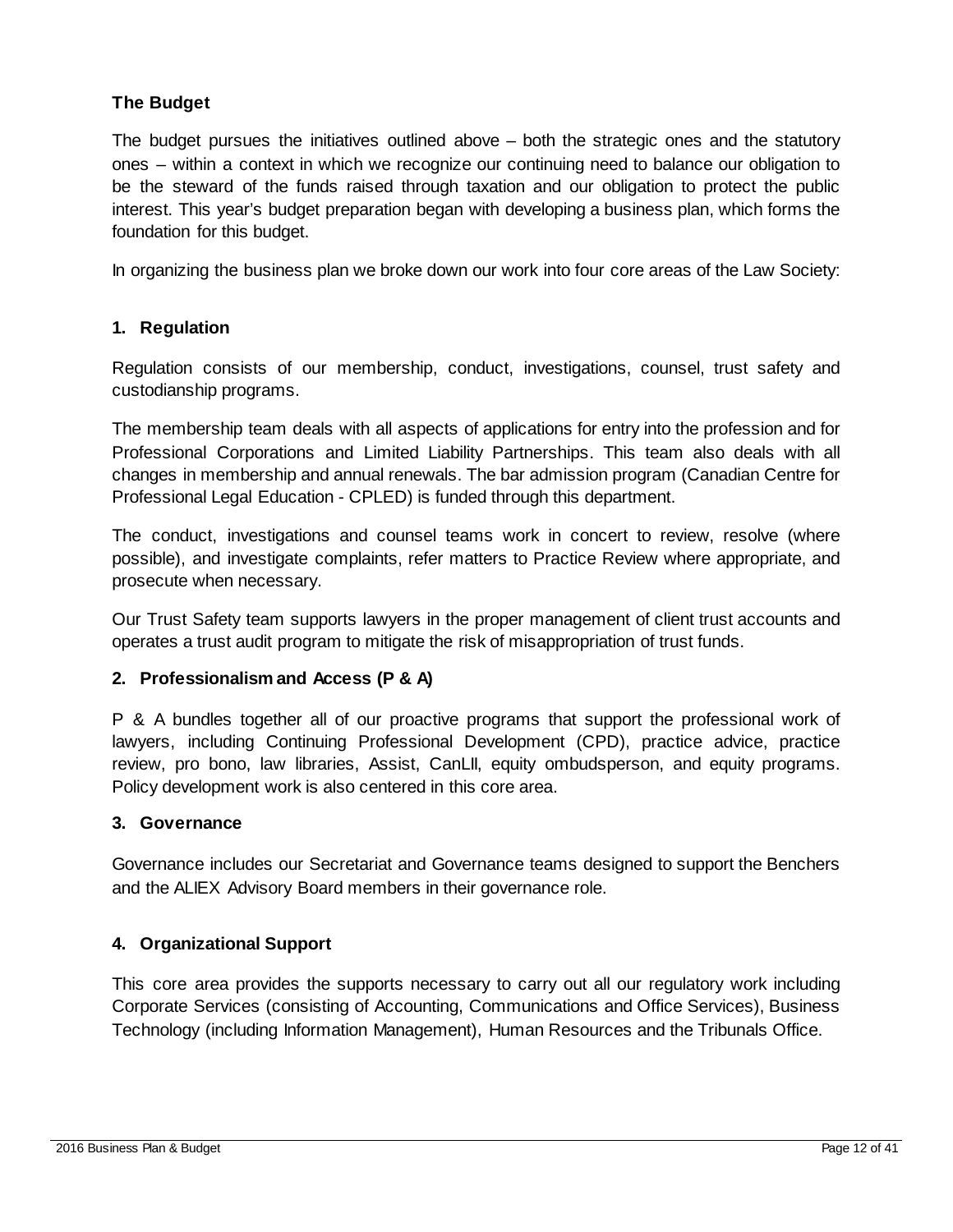#### **Budget Resource Allocation**

While we organize our work in the above areas, the following chart illustrates where our budget resources are focused. In this analysis, organizational support costs are allocated to each of these activity areas based on relative cost.



#### **Staff Resource Allocation**

The 2016 budget provides for 131 full-time equivalent (FTE) staff relative to 123 in 2015. Of the 8 FTE increase from 2015 to 2016, 5 FTE's relate to early intervention and loss prevention initiatives, 2 FTE's to additional investigations staff to address legacy Assurance Fund claims and 1 FTE for added resources in our Human Resources department. Staff costs represent about 60% of the total budget. The following chart depicts how staff resources are deployed. Again, organizational support staff resources (FTE's) are allocated to each of the activity areas based on relative FTE's.

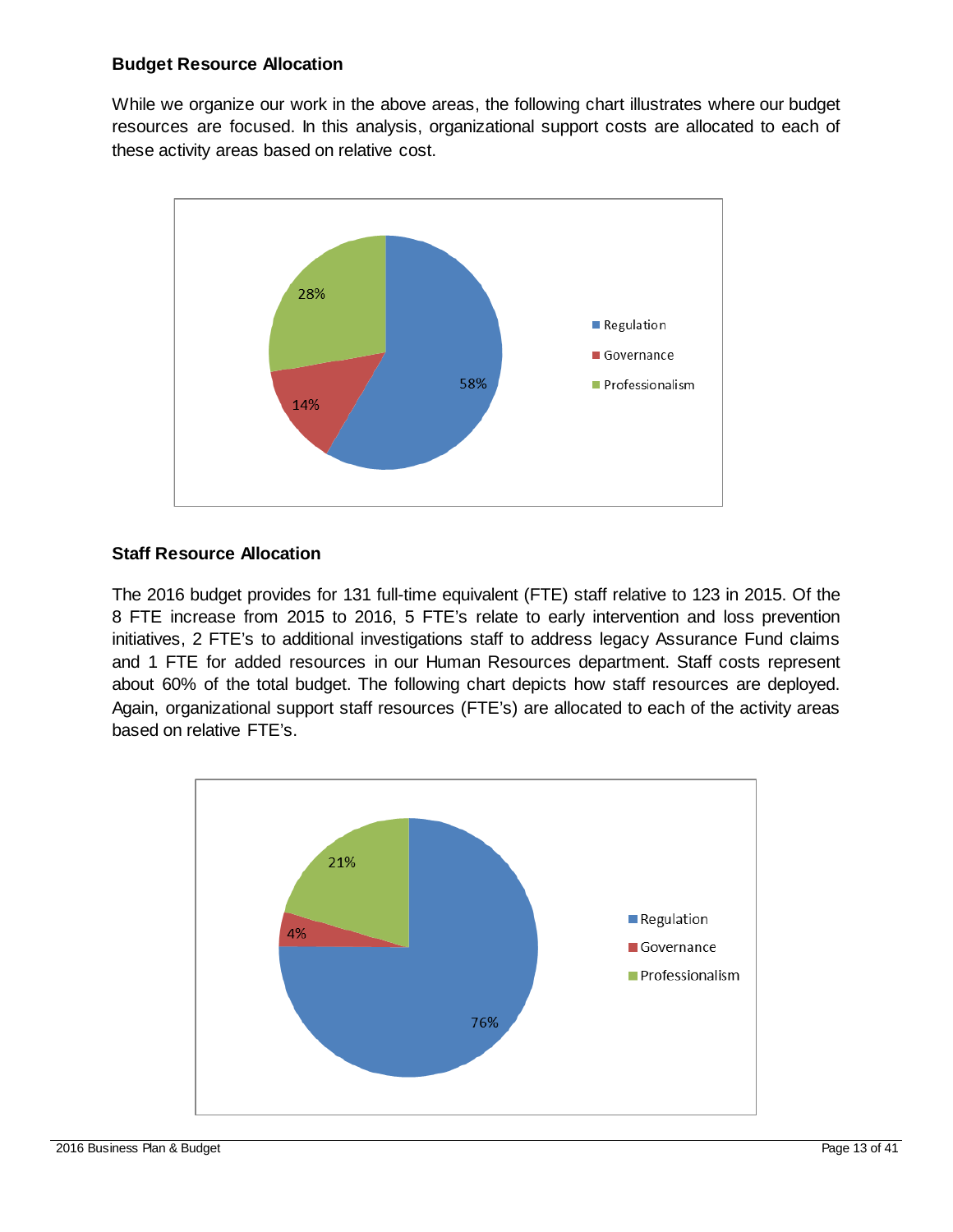#### **Core Area Plans**

In our strategic planning the Benchers made it clear we must do a first class job of our core regulatory work. That encompasses credentials and education, complaints and hearings processes, and ensuring that lawyers are professionally competent. We also include the operation of the Assurance Fund in this work. The business plan that follows includes work in all of these areas and reflects the following operational goals:

- Be highly trusted;
- Be recognized for excellence in management and leadership in service;
- Manage risk and stand up for the public interest and the principles of justice; and
- Be a leader organization of choice for staff and volunteers.

The following analysis describes the activities of our four core areas, area goals and significant initiatives planned in each area.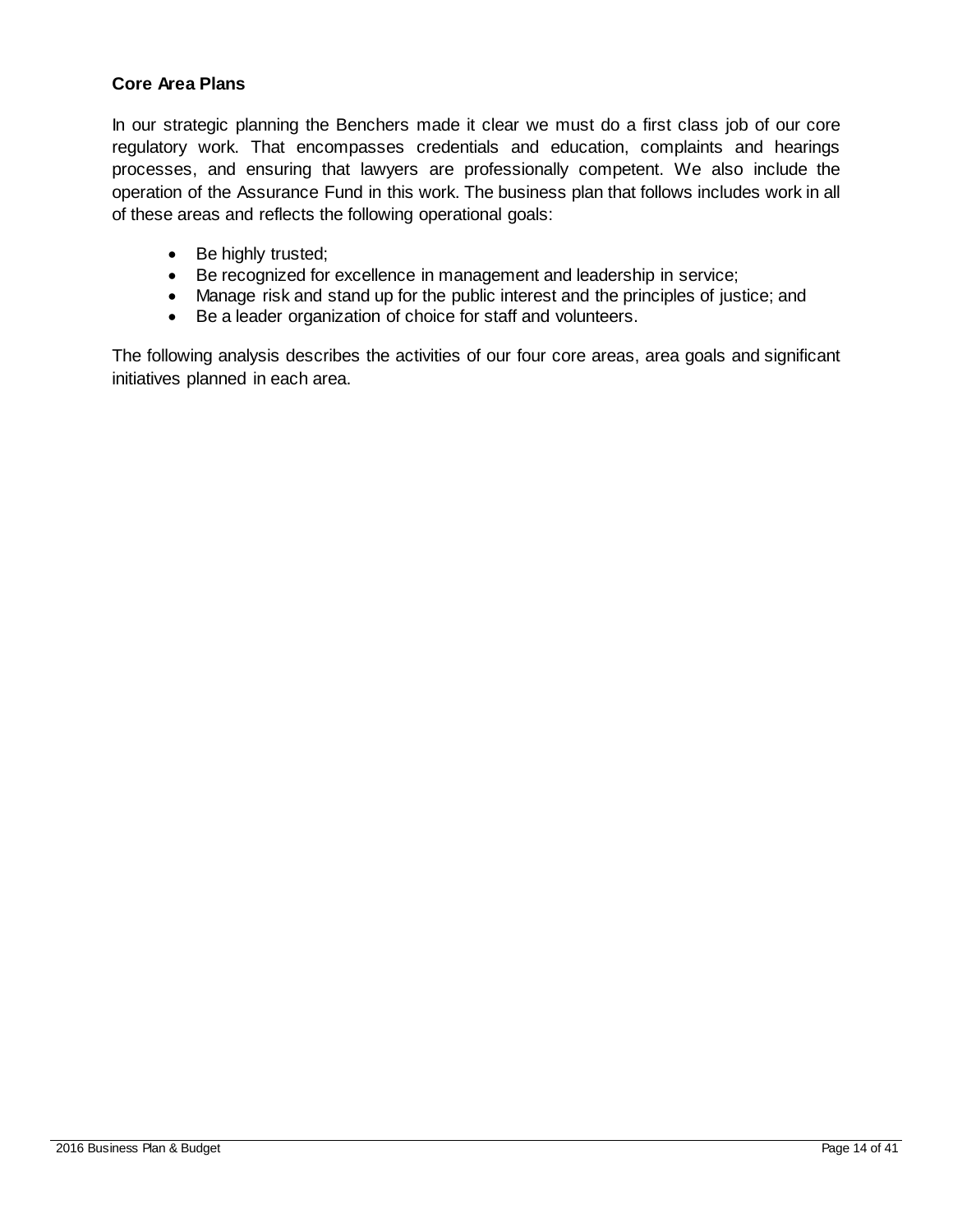### <span id="page-14-0"></span>*Regulation*

#### **Core Activities**:

This area consists of the following inter-related groups that work in close coordination to deliver the core regulatory services of the Law Society designed to protect the public:

#### *Membership*

This group is responsible for the administration of various applications including students-at-law, enrolment and reinstatement of members, the transfer of inter-jurisdictional members, Professional Corporations and Limited Liability Partnerships. The Membership department also manages inquiries regarding membership status and address changes, insurance changes, and membership renewals. The bar admission program (CPLED) is funded through this department.

On an annual basis, this team consisting of 10 FTE's processes renewals for approximately 9,000 active, 2,000 inactive and 6,000 insured lawyers. Over 450 applications for students-atlaw are handled by this group. In addition, the Membership department processes annual renewals for about 2,700 Professional Corporations and 190 Limited Liability Partnerships.

#### *Conduct and Investigations*

The Conduct and Investigations teams consisting of 30 FTE's reviews, resolves (where possible), and investigates complaints, refers to practice review where appropriate, and prosecutes as necessary. The Conduct team handles about 3,500 contacts annually from the public, financial institutions, government departments, other regulatory bodies and lawyers. The majority of the contacts received are resolved to the satisfaction of the complainant through an informal process. This informal process includes Law Society staff providing information, referral to other agencies, mediation or other alternate resolution services. Typically, 15% (about 500) of these contacts relate to complaints that are serious enough to require formal investigation and review by Law Society staff. Of these serious (or formal) complaints, about 10% (roughly 50) ultimately result in a conduct hearing.

#### *Counsel*

This department combines an active litigation role with corporate counsel responsibilities. With 9 FTE's and contract counsel, the Counsel department acts as litigators and counsel on behalf of the Law Society for all types of internal hearings and appeals, including disciplinary hearings. This department monitors challenges and threats to solicitor-client privilege and takes targeted action. The Privacy Officer is contained in this area.

#### *Trust Safety*

The purpose of the trust safety program is to support lawyers in the proper management of client trust accounts and to mitigate the risk of lawyer misappropriation of client trust funds. This group consists of 17 FTE's and is supported by the Investigations team.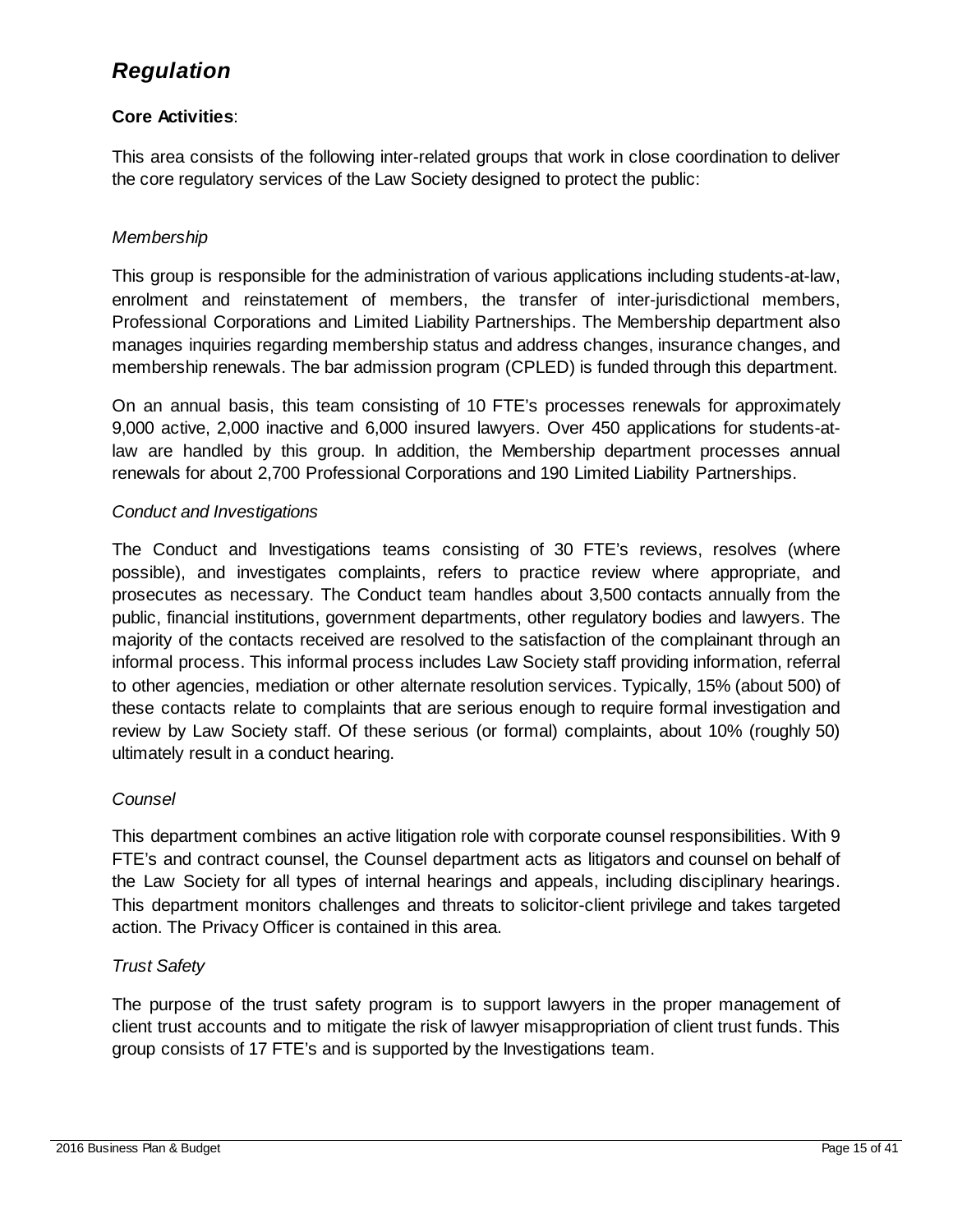#### *Custodianships*

The custodianship program is designed to protect members of the public in the event their lawyer is unable or not allowed to continue the practice of law. In these circumstances, our custodians (lawyers contracted by the Law Society) protect the interests of the client and their trust property until the client is able to arrange appropriate representation. The number of active custodianships is typically around 50. This area consists of 2 FTE's and contract custodians.

#### **Goals:**

- Serve the public interest by ensuring high standards of competence and good character for applicants seeking admission to and practicing law in our jurisdiction.
- Provide service to lawyers while facilitating annual regulatory requirements, such as annual renewal of membership, insurance, Professional Corporation and LLP registrations.
- Continue to enhance risk assessment management within the department as well as in conjunction with the Law Society as a whole.
- Continue to evolve business practices, policies and documentation to accommodate expectations of our customers and to operate as a model regulator.
- Enhance our corporate departmental image and knowledge about our services to our customers (lawyers, students, etc.). This includes improvements to the website, forms and an increased number of presentations to our customers.
- Enhance our relationship and productivity with the CPLED team in order to provide a more cohesive service to students-at-law.
- Deal with every complaint to ensure it is investigated in an effective and timely manner.
- Prosecute matters in an effective and timely manner.
- Maintain a risk assessment program that supports and furthers the goals and objectives identified in the strategic plan.
- Through our trust safety program, effectively protect the public interest with respect to the safety of trust property.

#### **2016 Initiatives:**

- Continually improve and monitor our regulatory processes to ensure we meet or exceed National Disciplinary Standards;
- Enhance the transparency and effectiveness of our admissions processes to assist internationally trained lawyers and those holding non-Canadian law degrees to navigate our requirements;
- Transition to an online process for the bar admission program; and
- Migrate to a fully online Trust Safety reporting system.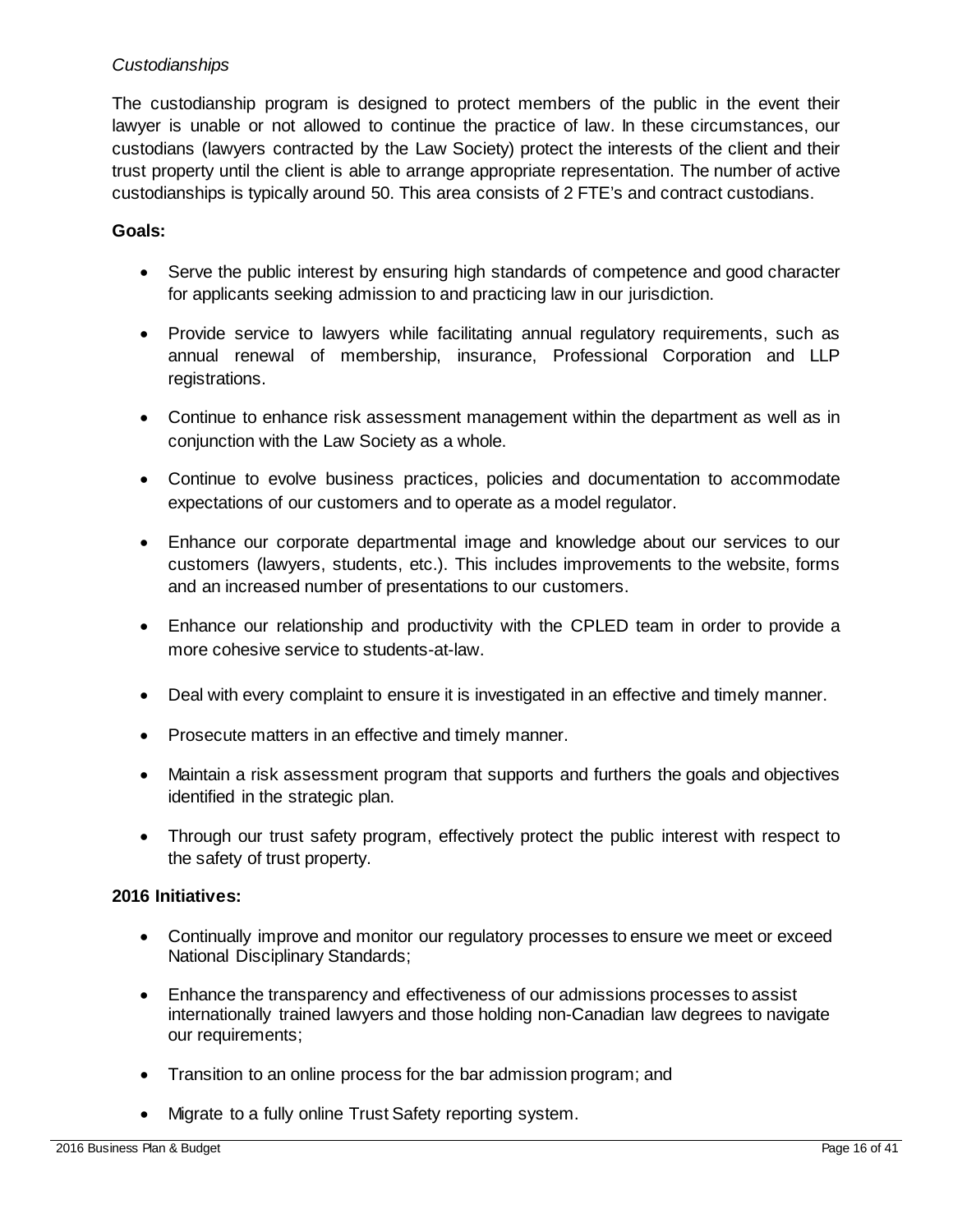### <span id="page-16-0"></span>*Professionalism and Access*

#### **Core Activities:**

This group, consisting of 18 FTE's, bundles together all of our programs that support the professional work of lawyers including, practice advice, practice review, the equity ombudsperson and equity programs and the Continuing Professional Development program.

The Practice Advisor program is delivered by three lawyers who are supported by an administrative assistant. These individuals provide confidential advice to Alberta lawyers with respect to ethical, practice management, and stress-of-practice issues. This group also advises and assists the Benchers and Law Society staff on professionalism issues generally and the Code of Professional Conduct in particular. On an annual basis, the Practice Advisors handle in the neighbourhood of 5,000 inquiries from lawyers seeking advice.

In the  $3<sup>rd</sup>$  quarter of 2015 the Practice Review team transitioned from Regulation to the P & A department. This was in recognition of the evolution of the work of Practice Review to include more proactive early intervention with lawyers. Through initiatives such as the Responsible Lawyer program, the Practice Review team will work through 2016 to develop effective ways to assist lawyers in learning good practice and client management skills.

This group also undertakes the policy work of the Law Society including:

- Maintenance of the policy development inventory which sets out the Bencher priorities on strategic, process, and potential policy projects;
- Maintenance of the administrative policy inventory which sets out administrative policy projects; and
- Monitoring of the local, national, and international regulatory environment to identify potential policy issues, questions, and future policy projects to further the strategic goals of the Law Society.

This area also funds programs and initiatives designed to enhance lawyer competence and the public's access to legal services including:

- Alberta Law Libraries;
- Assist;
- The Lawyer Referral Service;
- Pro Bono Law Alberta;
- The Alberta Law Review;
- CanLII; and
- The CBA's Legislative Review.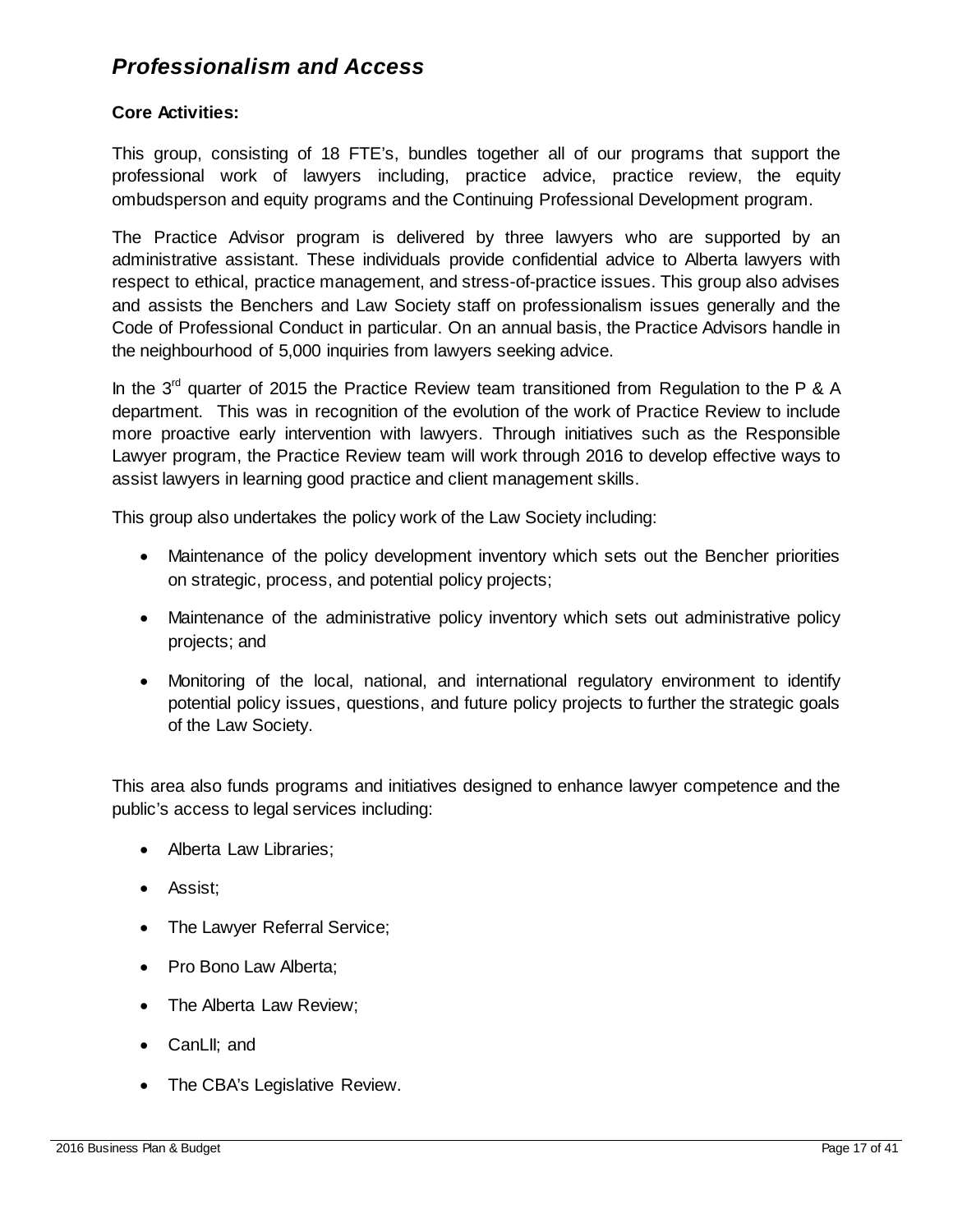#### **Goals:**

- Support the professionalism and competence of lawyers from licensing through to retirement through the work of the Practice Advisors and Practice Review teams as well as the CPD program and the Alberta Lawyer Assistance Program.,
- Enhance and support Access to Justice for Albertans.
- Enhance and support equity and diversity initiatives through the office of the Equity Ombudsperson.
- Support and facilitate access to legal resources for lawyers and the public through support of the Alberta Law Review and CanLII.
- Identify, research and report on key policy issues for the organization.

#### **2016 Initiatives:**

- Continue to increase the range of online practice resources to assist lawyers in achieving excellence in their practices.
- Continue to explore ways to increase consumer access to legal services through refinements to our regulatory structure including the introduction of entity regulation and alternate business structures.
- To support the goal of becoming a more pro-active regulator, a key piece of work in 2016 we will move towards implementing a comprehensive early intervention program utilizing resources from across the organization. These programs are being developed in conjunction with ALIA and will bring focus to our loss prevention and risk management initiatives.
- Collaborate with CPLED, LESA, the Federation of Law Societies and other stakeholders to identify best practices and encourage creative approaches.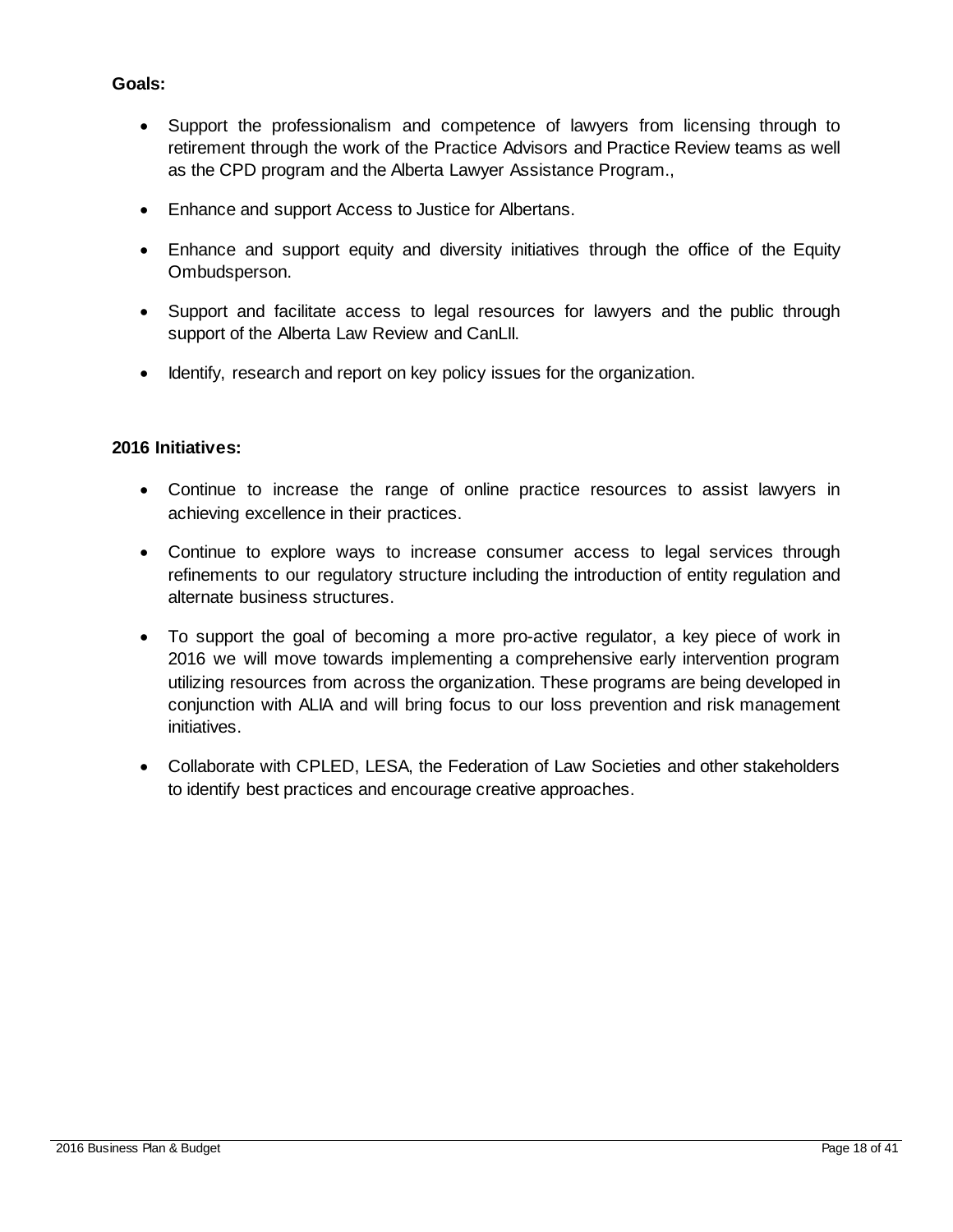### <span id="page-18-0"></span>*Governance*

#### **Core Activities:**

The governance of the Law Society and ALIEX is the focus of this core area. This business unit consists of 6 FTE's and includes the office of the Executive Director (who is also the CEO of ALIEX), the Director of Regulation and Deputy Executive Director and the Governance department.

The cost of the Law Society's membership in the Federation of Law Societies of Canada and funding for the Legal Archives Society of Alberta are contained in this core area.

#### **Goals:**

- Sustain effective governance of the Law Society and ALIEX through the Benchers, the ALIEX Advisory Board and related committees.
- Provide governance training and information to assist the Benchers and the ALIEX Advisory Board in their work.
- Be an active participant in national governance of the profession (primarily through the Federation of Law Societies of Canada).

#### **2016 Initiatives:**

• Apply the new governance structure for ALIEX and continue to implement processes to comply with the requirements of the Superintendent of Insurance.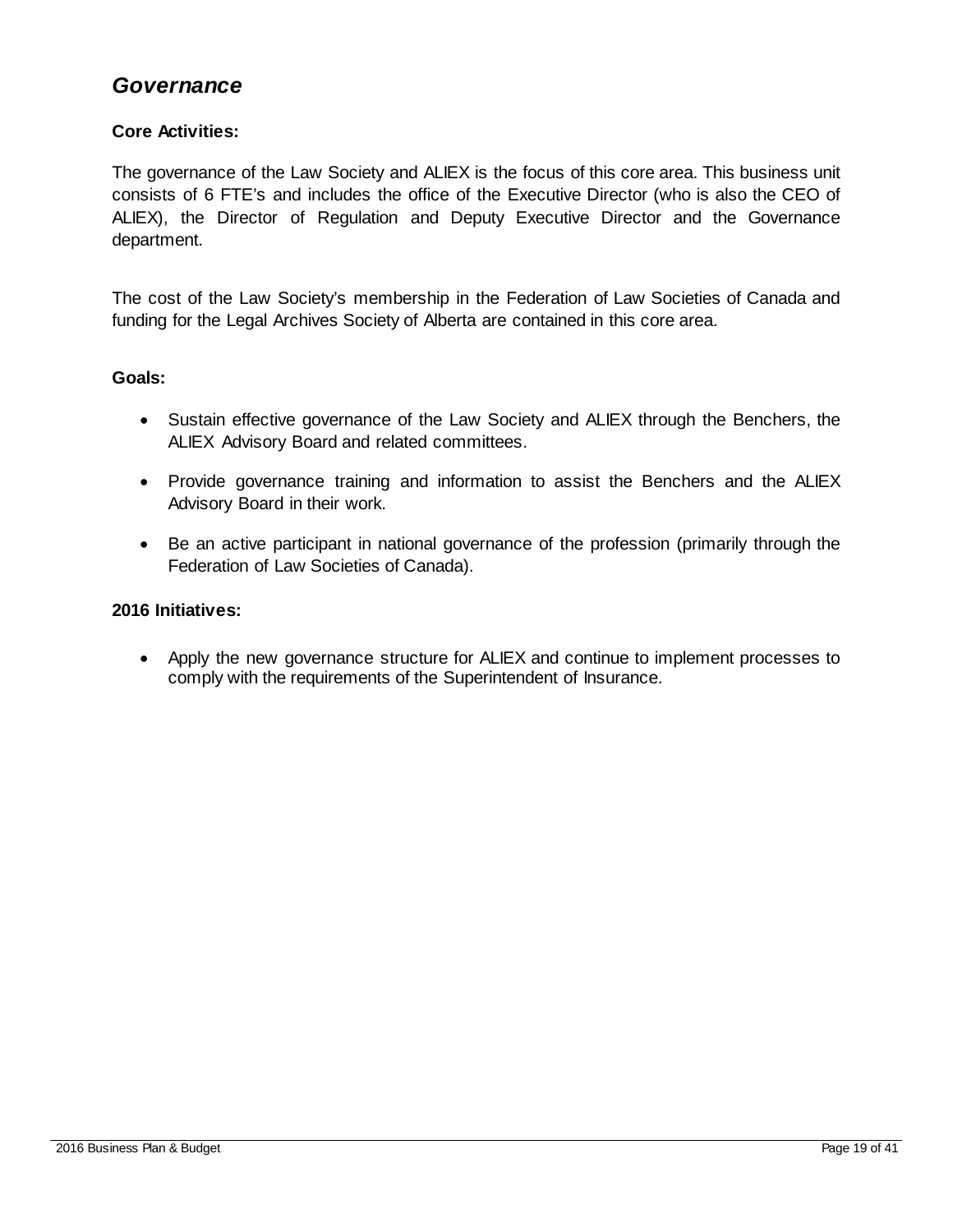### <span id="page-19-0"></span>*Organizational Support*

#### **Corporate Services**

#### **Core Activities:**

This group provides accounting, communications and general office services to the Law Society and ALIA staff, Benchers, the ALIEX Advisory Board and volunteers. This organizational support group consists of 19 FTE's. The teams that comprise Corporate Services are:

- The Accounting team handles the financial reporting, budgeting, payroll and cash management of the Law Society, ALIA and ALIEX.
- Our Communications group develops communications tools and techniques to inform key external and internal stakeholders. In addition, this group provides strategic communications advice to the Benchers and Law Society and ALIA management.
- The Office Services group manages the physical office locations of our Edmonton and Calgary premises, including our very busy meeting facilities. This team also operates our document production facility that produces information materials, particularly for our regulatory and adjudication activities.

#### **Goals:**

- Provide accounting services to the Law Society, ALIA, ALIEX and CPLED.
- Provide effective support for communications to the public, the profession, stakeholders and staff.
- Provide office services support including leased premises management and document production services.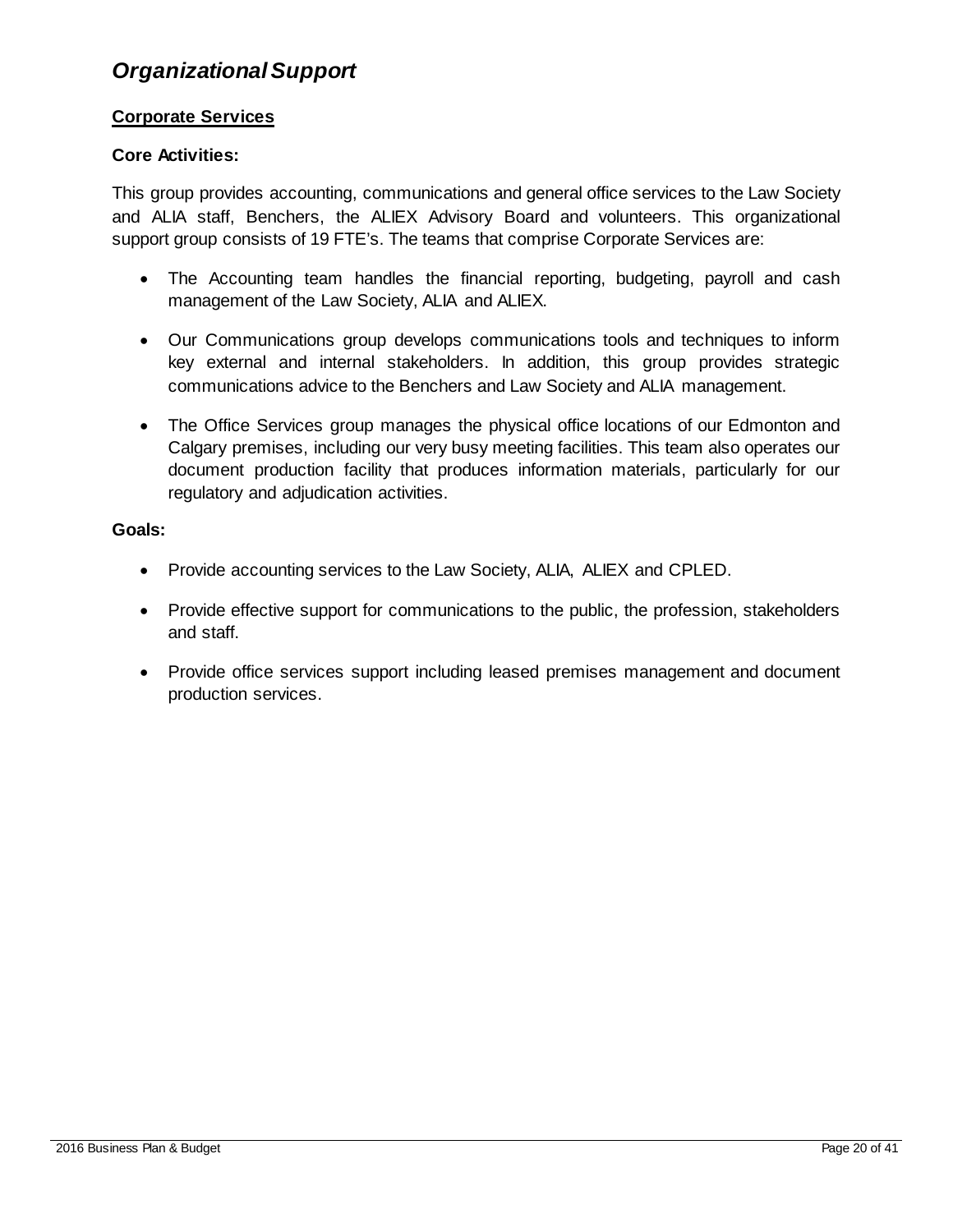#### **Business Technology**

#### **Core Activities:**

This group of 12 FTE's and an outsourced technology support team design and maintain the information technology infrastructure required to carry out the regulatory work of the Law Society and ALIA. This includes our membership and financial business applications, data/video/voice links between our two offices, remote access, electronic collaboration tools, computer hardware and overall systems security. This team also provides project management and business process expertise to the many change projects currently underway at the Law Society. The Information Management team contained within this group securely manages all of the information that is collected and generated by the organization. This includes internallygenerated records and records the Law Society collects from lawyers through our regulatory processes.

#### **Goals:**

- Provide business technology services to allow the organization to track relevant information and permit effective management of key business processes.
- Support the Law Society's record keeping and knowledge management processes.

#### **Human Resources**

#### **Core Activities:**

This team, consisting of 5 FTE's, provides advice and guidance in the effective recruitment and retention of employees who ultimately possess the necessary skills, characteristics and qualifications needed to achieve the Law Society's strategic and operational objectives. This team supports the human resource needs of approximately 131 Law Society and 18 ALIA employees.

#### **Goals:**

- Operate a model HR business unit to ensure HR policies and practices are integrated and aligned with our organizational mission, vision, goals, objectives, and strategic initiatives.
- Support all departments in meeting their goals, objectives, and strategic initiatives as they relate to human resources.
- Provide timely and efficient service to our customers.
- Support our organization in realizing our goal of becoming a model regulator and to be a leader organization of choice for staff by continuing to build and focus on strategic recruiting, hiring, developing, and retaining a competent and dedicated workforce.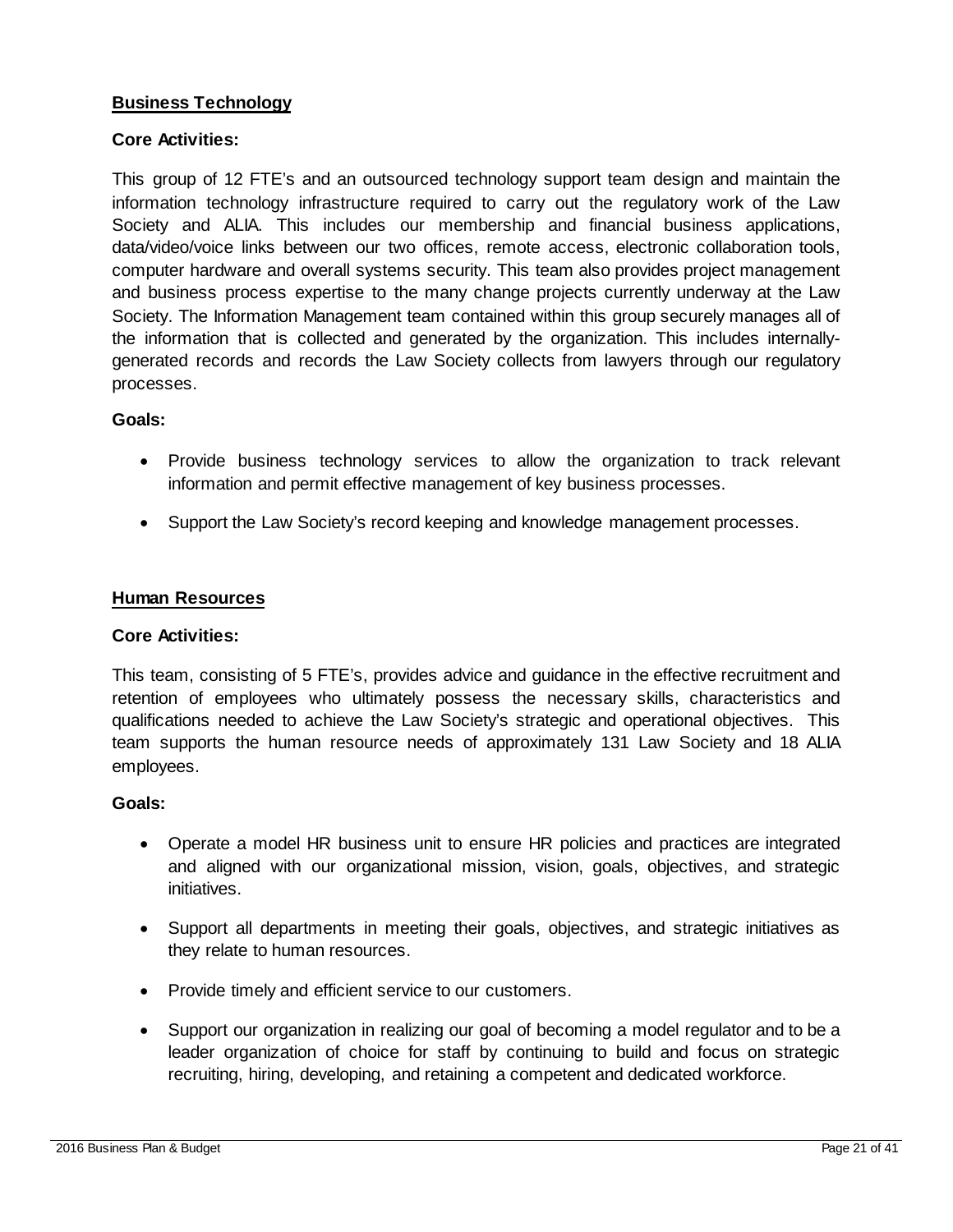#### **Tribunals Office**

#### **Core Activities:**

This team of 3 FTE's coordinates and supports adjudication proceedings and provides adjudicator training.

#### **Goals:**

- Effective support and coordination of adjudicative proceedings.
- Design and provision of adjudicator training.

#### **2016 Organizational Support Initiatives:**

- Implement an enhanced Human Resource Information System designed to streamline processes and improve staff performance management and development.
- Further refine training and performance management related to core competencies for Law Society management and front line staff.
- Implement a series of business system upgrades to introduce additional online selfservice transactions for lawyers and the public designed to enhance customer service and improve internal efficiencies.
- Introduce more collaborative technologies and implement changes to business process, data management and storage systems to increase staff effectiveness and productivity.
- Implement non-Bencher adjudications and deliver the required training and support for all adjudicators.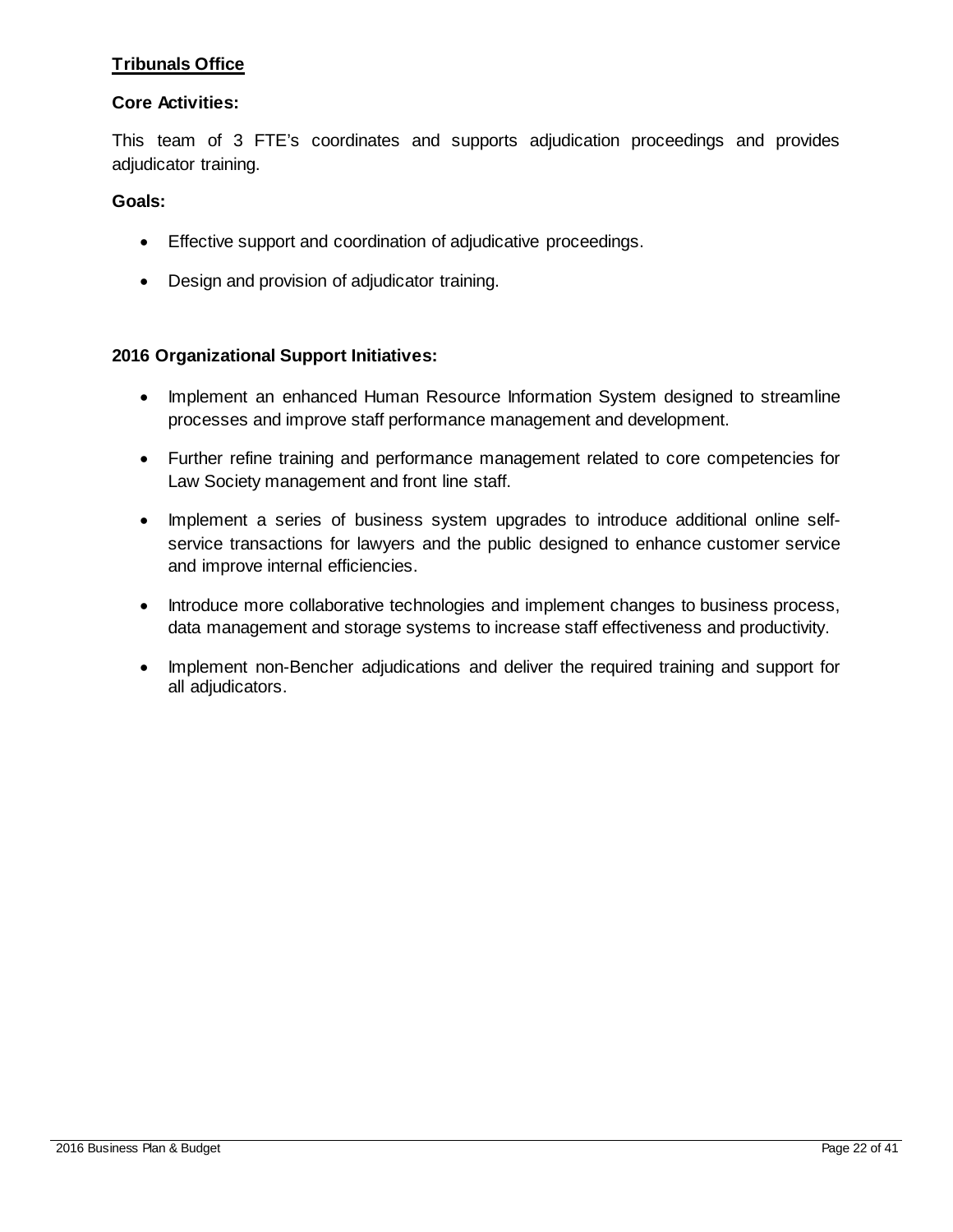### <span id="page-22-0"></span>**Budget**

### <span id="page-22-1"></span>*Budget Structure*

The budget of The Law Society includes three operating funds and a capital budget:

- The **General Fund**, which covers the general operating costs of the regulatory function and other work of the Law Society;
- The **Assurance Fund**, which covers the costs of compensating clients and others who are the victims of trust defalcations occurring prior to July 1, 2014 (claims for trust defalcations occurring after July 1, 2014 are covered under the Trust Safety Insurance program in ALIA/ALIEX);
- The **Viscount Bennett Fund**, a donated sum, the income from which funds scholarships for law graduates, articling students and Alberta lawyers pursuing post-graduate legal studies; and
- The **Capital Budget,** which funds investments in assets with an economic life over one year including business technology items, leasehold improvements and furniture.

In discussing the budget structure, we refer to:

- **Budget 2016,** which means the fiscal year beginning January 1, 2016 and ending December 31, 2016;
- **Budget 2015,** which means the fiscal year beginning January 1, 2015 and ending at December 31, 2015; and
- **Forecast 2015,** which is our forecast of the actual revenue and actual spending for the fiscal year beginning January 1, 2015 and ending December 31, 2015 based on actual results to June 30, 2015 plus management's current estimate of anticipated results from July 1, 2015 to December 31, 2015.

Summary budgets for the General, Assurance and Viscount Bennett funds and capital spending are provided in the following pages.

The business plans and budgets for the indemnity program (ALIA and ALIEX) are not included in this document. Those plans are presented to and approved by the Advisory Board of ALIEX. The Professional Liability and Trust Safety Insurance levies will be approved by the Advisory Board in the spring of 2016 in advance of the insurance policy year commencing July 1, 2016.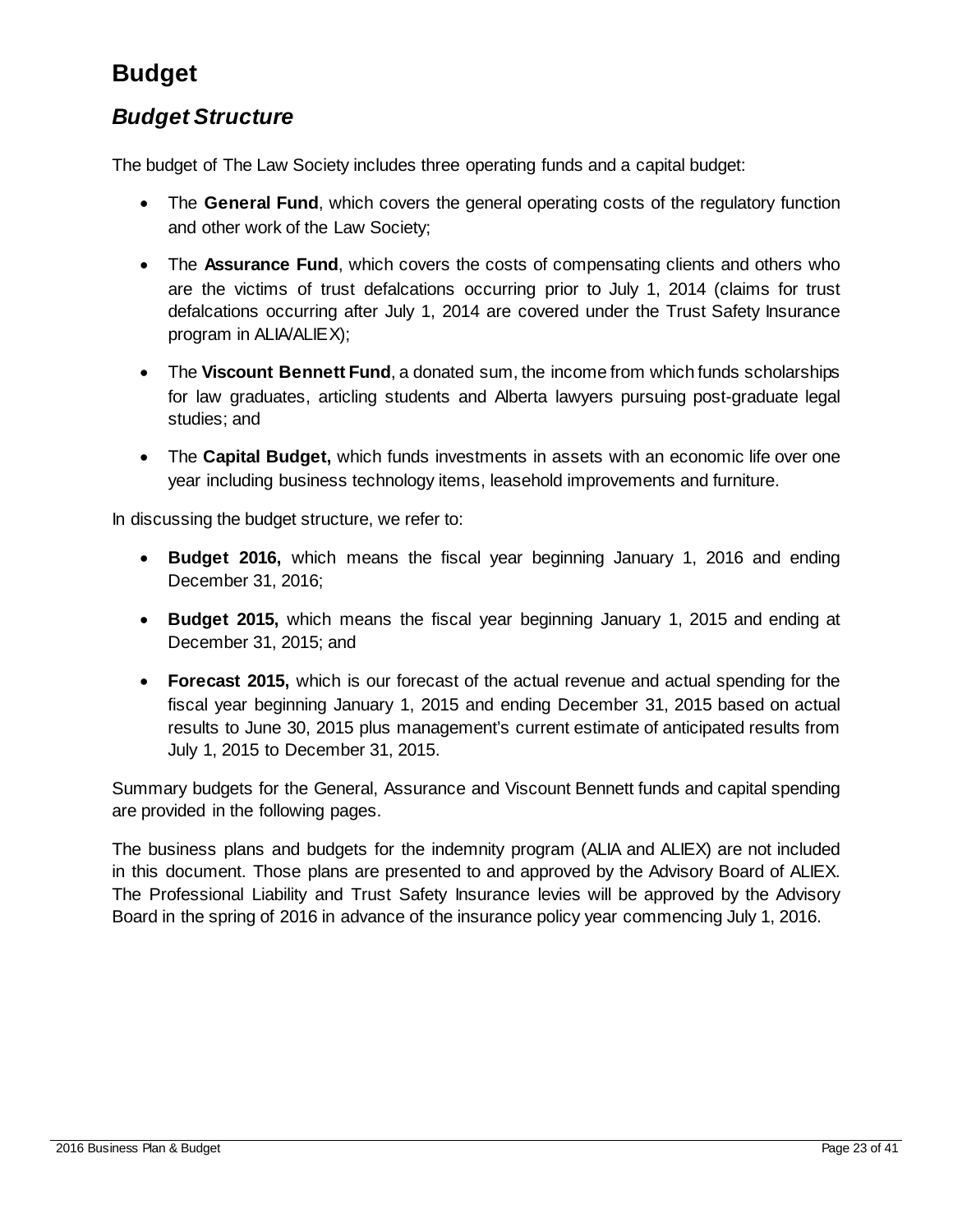### <span id="page-23-0"></span>*Budget Assumptions*

This budget is built on the following assumptions:

- a) This budget assumes a decrease from 2015 in the Practice Fee of \$100 to \$2,520 (a 3.8% decrease). This decrease assumes that the Law Society can generate \$1.2 million in Trust Transaction Fee (TTF) revenue in 2016 with an expected implementation date of October 1, 2016.
- b) Practice Fee revenue is based on active and inactive membership growth rates of 2.2% and 2.0% respectively as described in Appendices 4 and 5.
- c) Excluding staff additions and merit increases, we have assumed a 2.5% increase in wage costs. This increase is designed to keep our compensation levels on pace with labour market trends in Alberta. These labour market trends are depicted in Appendix 6.
- d) Unrealized gains or losses on changes in the market value of investments related to the Assurance and Viscount Bennett funds have not been budgeted for as these amounts are virtually impossible to predict and are non-cash items by nature.
- e) The provision for Assurance Fund claims and costs under the legacy adjudicative model is very difficult to predict. Consequently, the budget for this item is based on recent historical experience. Actual claims experience may differ significantly from the budget amount.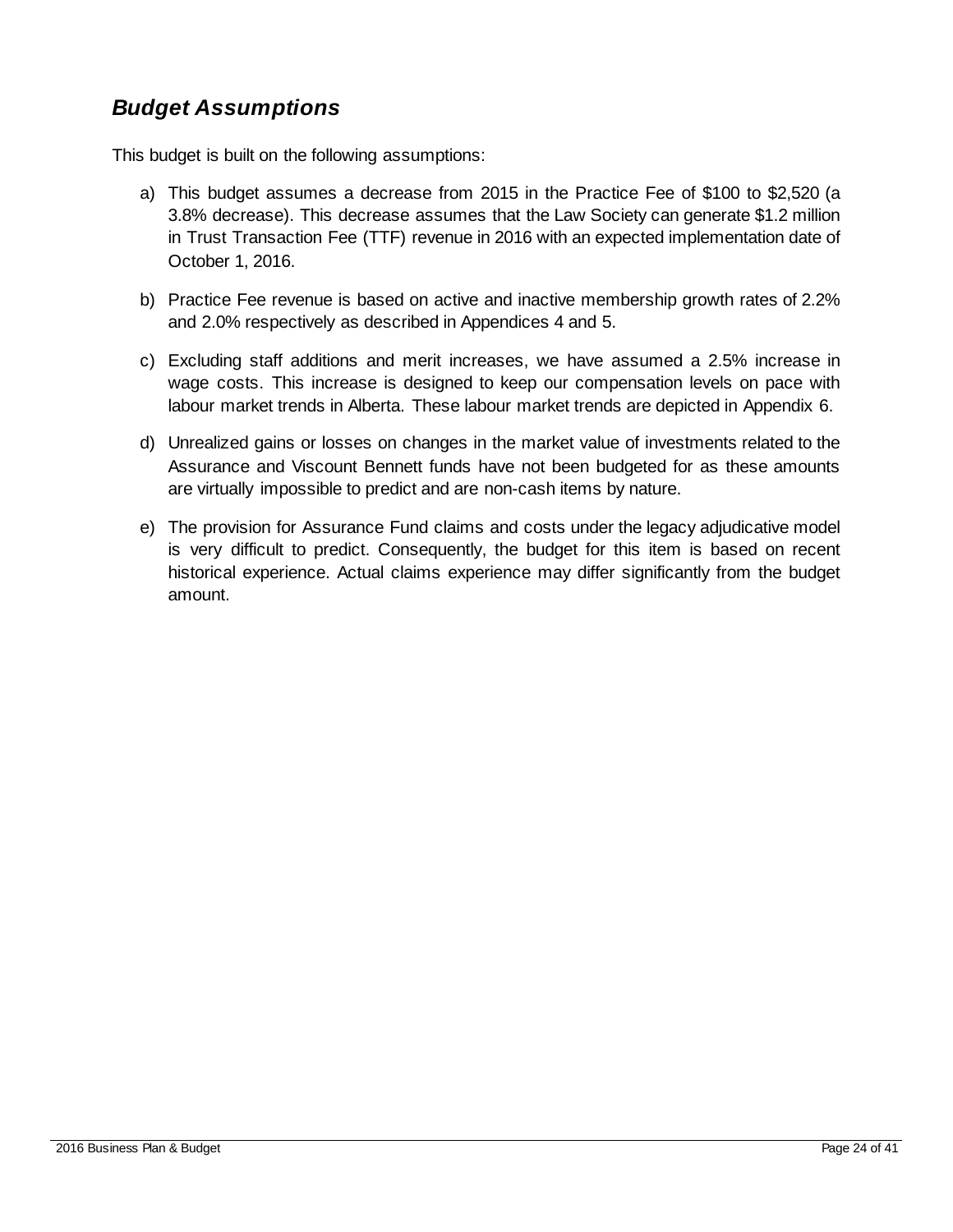### *General Fund Budget*

<span id="page-24-0"></span>

|                          | Rounded to the nearest thousand \$ |        |                               |        |                       |        |                                           |       |                                             |
|--------------------------|------------------------------------|--------|-------------------------------|--------|-----------------------|--------|-------------------------------------------|-------|---------------------------------------------|
|                          | 2016<br><b>Budget</b>              |        | 2015<br>Forecast <sup>1</sup> |        | 2015<br><b>Budget</b> |        | Variance<br>2016 Budget<br>to 2015 Budget |       | Variance<br>2015 Forecast<br>to 2015 Budget |
| <b>Revenue</b>           |                                    |        |                               |        |                       |        |                                           |       |                                             |
| Practice fees            | \$                                 | 25,754 | \$                            | 26,152 | \$                    | 25,789 | \$                                        | 36)   | \$<br>363                                   |
| Trust transaction fee    |                                    | 1,200  |                               |        |                       |        |                                           | 1,200 |                                             |
| Management fees          |                                    | 3,288  |                               | 2,208  |                       | 2,208  |                                           | 1,080 |                                             |
| Investment income        |                                    | 88     |                               | 103    |                       | 93     |                                           | 5)    | 10                                          |
| Recovered costs          |                                    | 200    |                               | 200    |                       | 200    |                                           |       |                                             |
| Other                    |                                    | 90     |                               | 117    |                       | 125    |                                           | 35)   | (8)                                         |
| <b>Total revenue</b>     |                                    | 30,620 |                               | 28,780 |                       | 28,416 |                                           | 2,204 | 365                                         |
| <b>Expenses</b>          |                                    |        |                               |        |                       |        |                                           |       |                                             |
| Regulation               |                                    | 10,771 |                               | 9,930  |                       | 10,127 |                                           | 644   | 197)                                        |
| Professionalism & Access |                                    | 5,013  |                               | 4,253  |                       | 4,371  |                                           | 643   | 117)                                        |
| Governance               |                                    | 2,245  |                               | 2,143  |                       | 2,342  |                                           | 97)   | 199)                                        |
| Organizational support   |                                    | 12,520 |                               | 11,288 |                       | 11,670 |                                           | 850   | 382)                                        |
| <b>Total expenses</b>    |                                    | 30,550 |                               | 27,614 |                       | 28,509 |                                           | 2,040 | 895)                                        |
| Net Income (loss)        | \$                                 | 70     | \$                            | 1,166  | \$                    | 94)    | \$                                        | 164   | \$<br>1,260                                 |

*1 The 2015 forecast is based on actual results to June 30, 2015 plus management's current estimate of anticipated results from July 1, 2015 to December 31, 2015*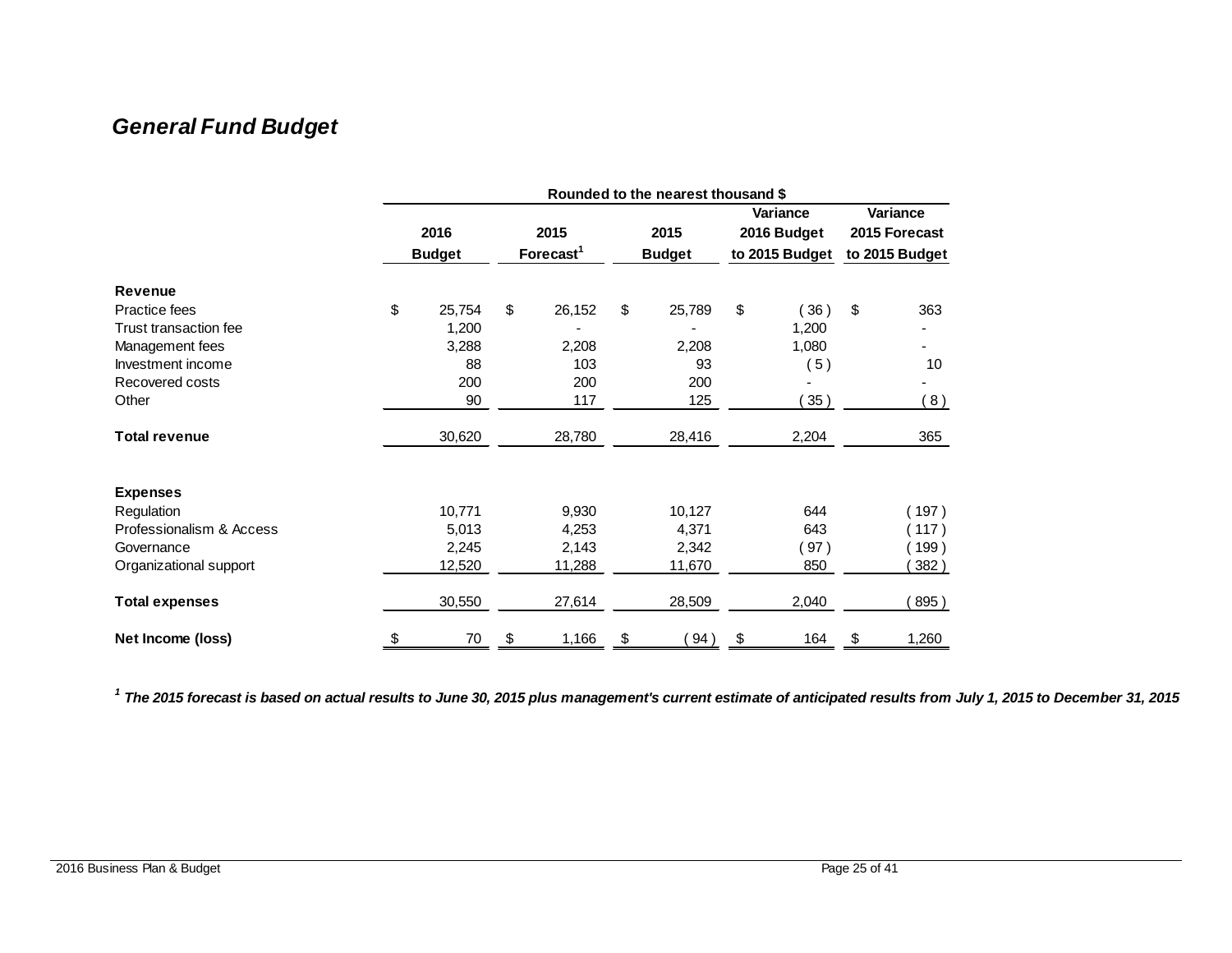### *Assurance Fund Budget*

|                                | Rounded to the nearest thousand \$ |                       |    |                               |    |                       |                                                  |                                             |
|--------------------------------|------------------------------------|-----------------------|----|-------------------------------|----|-----------------------|--------------------------------------------------|---------------------------------------------|
|                                |                                    | 2016<br><b>Budget</b> |    | 2015<br>Forecast <sup>1</sup> |    | 2015<br><b>Budget</b> | <b>Variance</b><br>2016 Budget<br>to 2015 Budget | Variance<br>2015 Forecast<br>to 2015 Budget |
| <b>Revenue</b>                 |                                    |                       |    |                               |    |                       |                                                  |                                             |
| Investment income              | $\sqrt[6]{3}$                      | 740                   | \$ | 595                           | \$ | 1,002                 | \$<br>262)                                       | \$<br>407)                                  |
| <b>Expenses</b>                |                                    |                       |    |                               |    |                       |                                                  |                                             |
| Organizational support         |                                    | 45                    |    | 45                            |    | 61                    | (16)                                             | (16)                                        |
| Administration                 |                                    | 360                   |    | 154                           |    | 156                   | 204                                              | (2)                                         |
| Provision for claims and costs |                                    | 500                   |    | 500                           |    | 500                   | $\blacksquare$                                   |                                             |
| <b>Total expenses</b>          |                                    | 905                   |    | 699                           |    | 717                   | 188                                              | (18)                                        |
| Net Income (loss)              | \$                                 | 165)                  | \$ | 104)                          | \$ | 285                   | \$<br>450                                        | \$<br>389)                                  |

<span id="page-25-0"></span>*1 The 2015 forecast is based on actual results to June 30, 2015 plus management's current estimate of anticipated results from July 1, 2015 to December 31, 2015*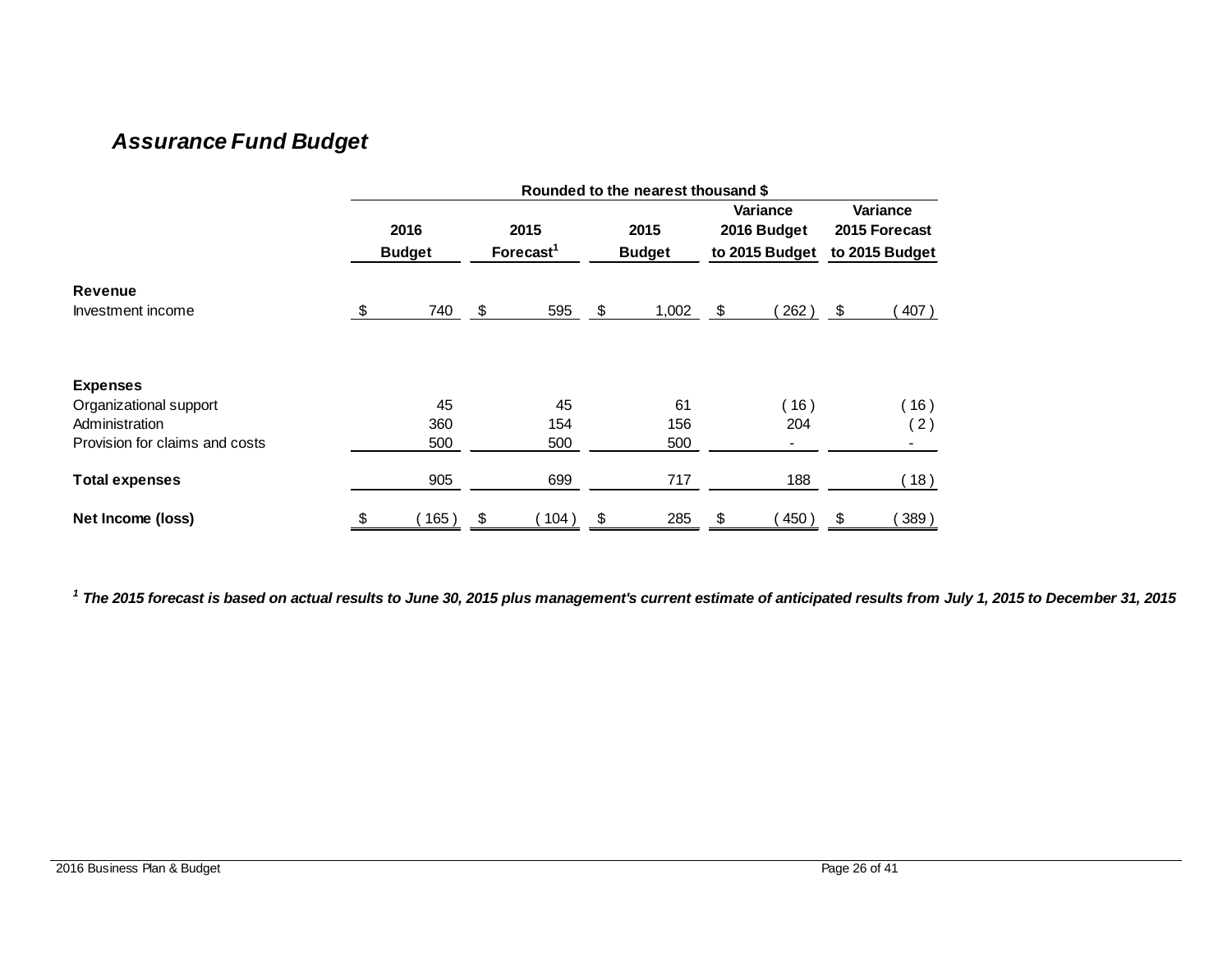### *Viscount Bennett Fund Budget*

|                        | Rounded to the nearest thousand \$ |    |                               |    |                       |      |                                           |                                             |
|------------------------|------------------------------------|----|-------------------------------|----|-----------------------|------|-------------------------------------------|---------------------------------------------|
|                        | 2016<br><b>Budget</b>              |    | 2015<br>Forecast <sup>1</sup> |    | 2015<br><b>Budget</b> |      | Variance<br>2016 Budget<br>to 2015 Budget | Variance<br>2015 Forecast<br>to 2015 Budget |
| Revenue                |                                    |    |                               |    |                       |      |                                           |                                             |
| Investment income      | \$<br>84                           | \$ | 102                           | \$ | 78                    | - \$ | 6                                         | \$<br>24                                    |
| <b>Expenses</b>        |                                    |    |                               |    |                       |      |                                           |                                             |
| Organizational support | 5                                  |    | 5                             |    | 5                     |      | 0                                         | 0                                           |
| Scholarships           | 60                                 |    | 20                            |    | 60                    |      |                                           | 40)                                         |
| <b>Total expenses</b>  | 65                                 |    | 25                            |    | 65                    |      | 0                                         | 40)                                         |
| Net Income (loss)      | \$<br>19                           | \$ | 77                            | \$ | 13                    | \$   | 6                                         | \$<br>64                                    |

<span id="page-26-0"></span>*1 The 2015 forecast is based on actual results to June 30, 2015 plus management's current estimate of anticipated results from July 1, 2015 to December 31, 2015*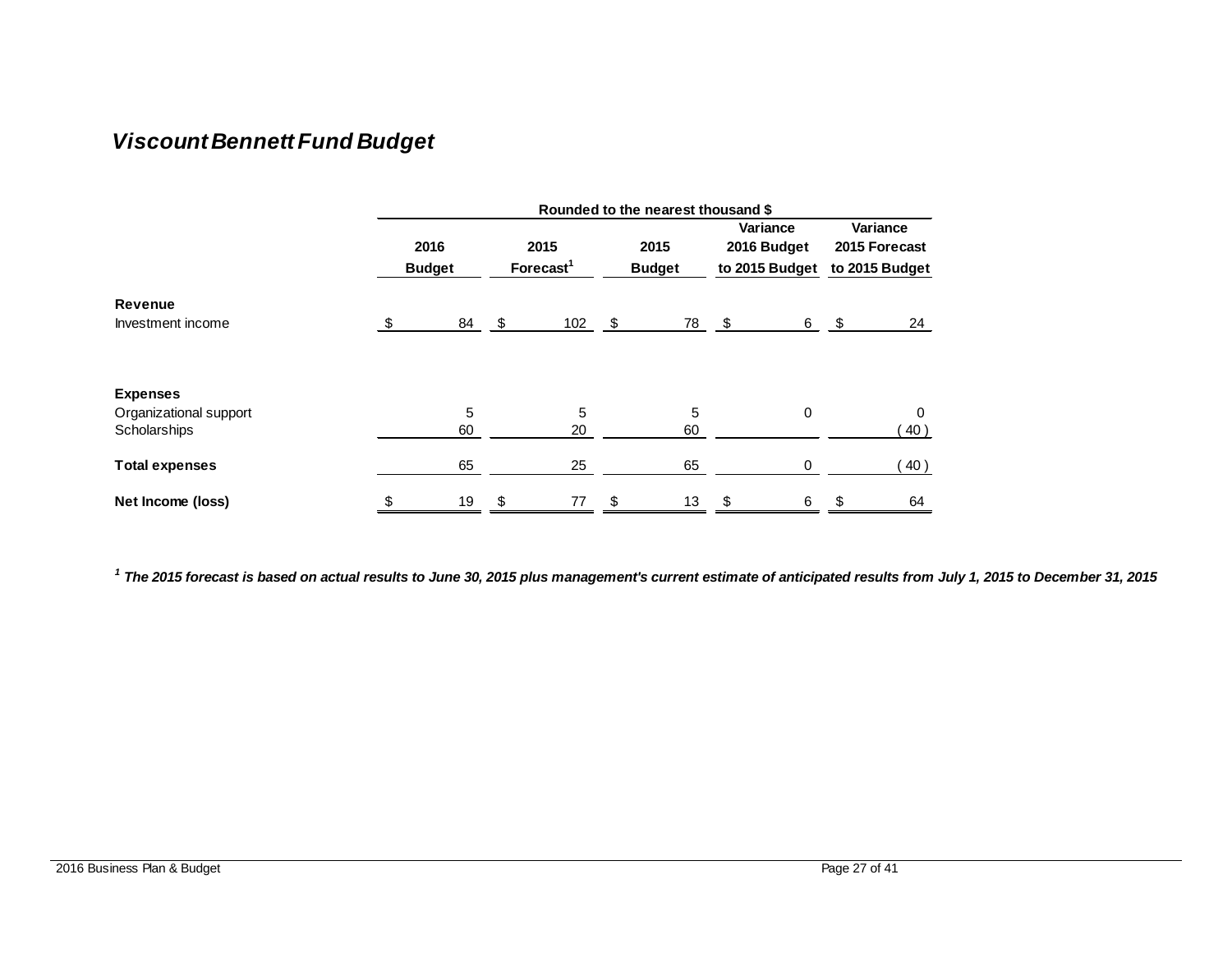### <span id="page-27-0"></span>*Capital Budget*

|                                         | Budget 2016 |         | Forecast 2015 Budget 2015 |           |      |           |
|-----------------------------------------|-------------|---------|---------------------------|-----------|------|-----------|
| <b>Furniture and equipment</b>          |             |         |                           |           |      |           |
| Edmonton office                         | \$          | 5,000   | -S                        | 5,000     | - \$ | 5,000     |
| Calgary office                          |             | 135,000 |                           | 95,000    |      | 95,000    |
|                                         |             | 140,000 |                           | 100,000   |      | 100,000   |
| <b>Business Systems and Technology</b>  |             |         |                           |           |      |           |
| E-Business                              |             | 150,000 |                           | 250,000   |      | 250,000   |
| <b>Enterprise Content Management</b>    |             | 200,000 |                           | 250,000   |      | 250,000   |
| <b>HR Information System</b>            |             | 50,000  |                           | 150,000   |      | 75,000    |
| <b>Collaborative Technologies</b>       |             | 50,000  |                           | 100,000   |      | 150,000   |
| <b>Business Continuity and Security</b> |             |         |                           | 50,000    |      | 50,000    |
| Equipment refresh and Upgrades          |             | 50,000  |                           | 75,000    |      | 75,000    |
|                                         |             | 500,000 |                           | 875,000   |      | 850,000   |
| Leasehold improvements                  |             |         |                           |           |      |           |
| Calgary office                          |             | 70,000  |                           | 381,000   |      | 381,000   |
|                                         |             | 710,000 | \$                        | 1,356,000 | S    | 1,331,000 |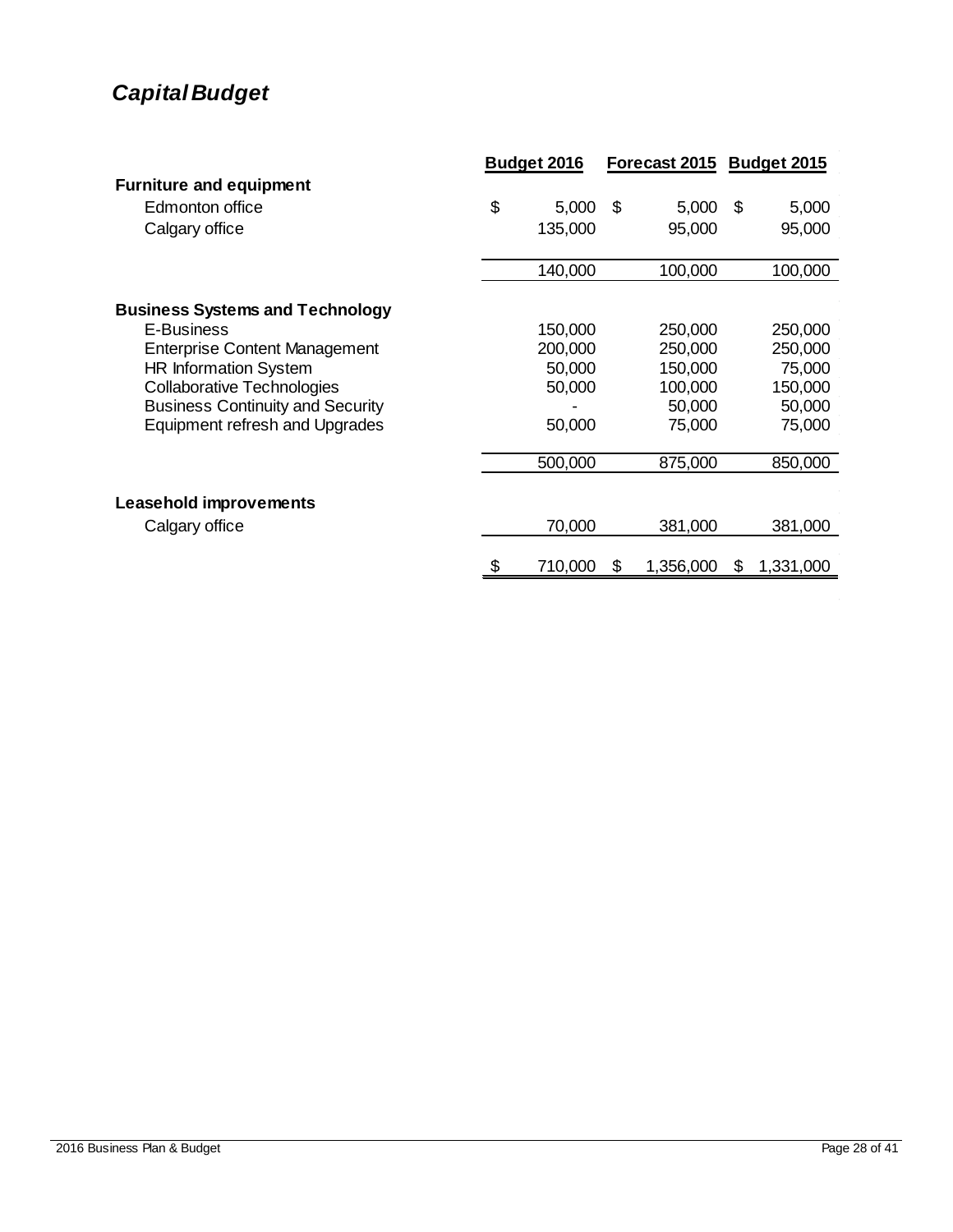### **Appendix 1 – 2015 Business Plan Accomplishments**

<span id="page-28-0"></span>

| <b>Business Plan Theme</b>                                                                                                                                                                                                   | <b>Accomplishments</b>                                                                                                                                                                                                                                                                                                                                                |
|------------------------------------------------------------------------------------------------------------------------------------------------------------------------------------------------------------------------------|-----------------------------------------------------------------------------------------------------------------------------------------------------------------------------------------------------------------------------------------------------------------------------------------------------------------------------------------------------------------------|
| 1. Continue the work from 2014 to<br>enhance our business systems and<br>processes including:                                                                                                                                |                                                                                                                                                                                                                                                                                                                                                                       |
| a. More online web-based self-service<br>transactions to improve customer<br>service, streamline business processes<br>and reduce cost:                                                                                      | The on-line Lawyer Portal was launched allowing lawyers to pay dues<br>$\bullet$<br>and levies and to update their contact information electronically.<br>The online Trust Safety Annual Self Report application was launched.<br>$\bullet$                                                                                                                           |
|                                                                                                                                                                                                                              | Planning is currently underway for the 2015 LLP and PC renewals to<br>$\bullet$<br>be provided as online services.                                                                                                                                                                                                                                                    |
| b. Develop a roadmap and<br>implementation plan to introduce a<br>more effective enterprise content<br>management system designed to<br>manage information in a more<br>compliant, secure, accessible and<br>useable manner: | The following key initiatives from the roadmap have been undertaken<br>$\bullet$<br>in line with the planned delivery schedule:<br>Content Inventory<br>➤<br>Drafting of Information Management Polices<br>Development of Classification and Retention Schedule<br>Development of Template and Forms Library<br>≻<br>2013 SharePoint and Infrastructure Upgrades<br>➤ |
| c. Develop a plan to introduce a<br>revised revenue model for the Law<br>Society that shifts more of the funding<br>burden to lawyers and law firms on the<br>basis of regulatory risk and financial<br>capacity; and        | A discussion paper outlining a number of alternate funding concepts<br>$\bullet$<br>was presented to the Benchers in June.<br>As a significant first step in moving to a new sustainable funding<br>$\bullet$<br>model, a plan to implement a Trust Transaction Fee in the later part of<br>2016 was approved by the Benchers in September.                           |
| d. Introduce enhanced collaborative<br>tools to ensure the Benchers,                                                                                                                                                         | The use of Boardbooks has been expanded to include the following<br>$\bullet$<br>committees:                                                                                                                                                                                                                                                                          |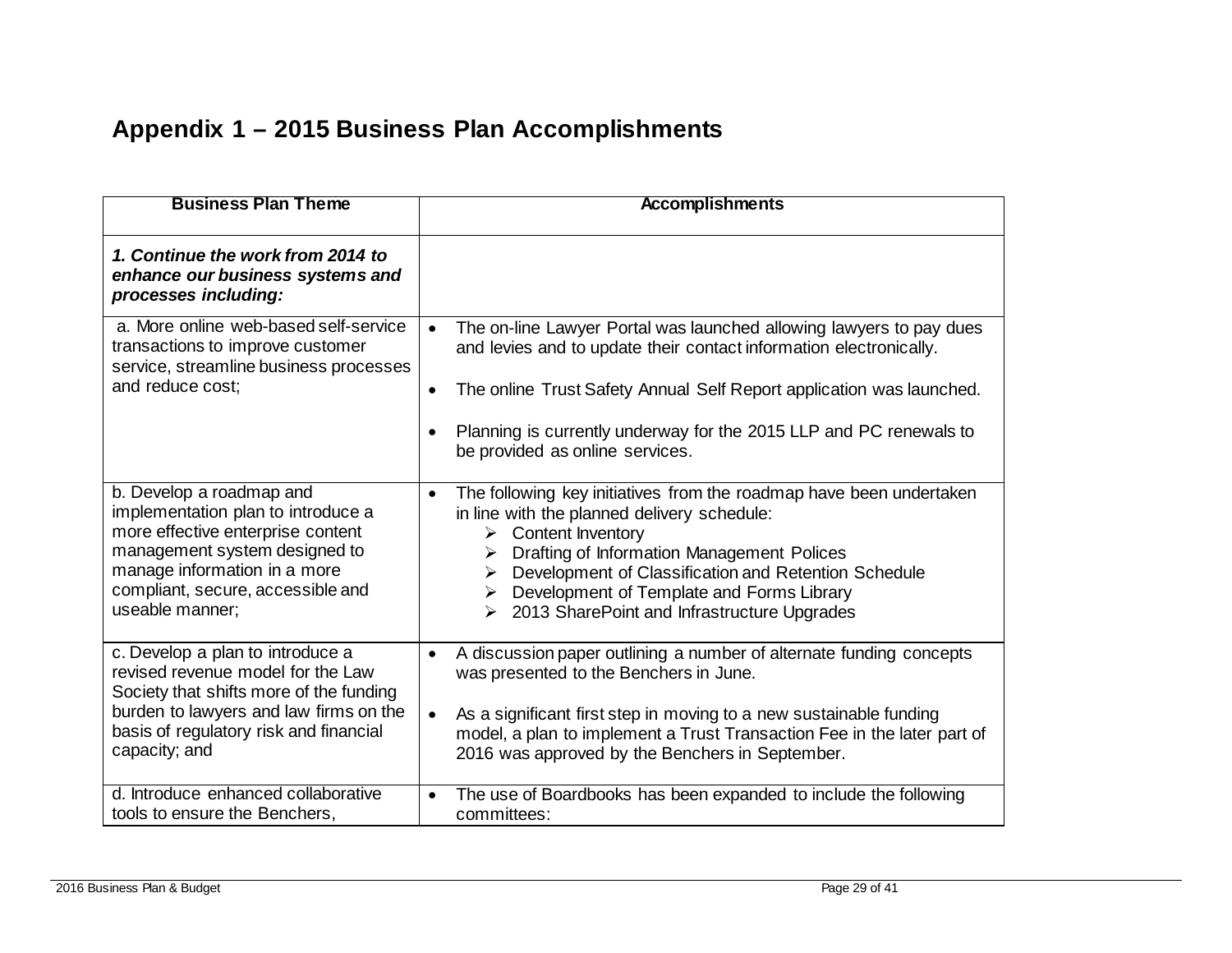| <b>Business Plan Theme</b>                                                       | <b>Accomplishments</b>                                                                                                                                                                                                                                                                                                                                                                                                                                                                    |
|----------------------------------------------------------------------------------|-------------------------------------------------------------------------------------------------------------------------------------------------------------------------------------------------------------------------------------------------------------------------------------------------------------------------------------------------------------------------------------------------------------------------------------------------------------------------------------------|
| volunteers and staff can work together<br>in the most effective manner possible. | $\triangleright$ Hearings<br>Nominating<br>ALIEX (including Audit and Executive)<br>Audit<br><b>Budget and Financial Affairs</b><br>Work has also commenced to include a number of additional<br>$\bullet$<br>committees during the remainder of the year.                                                                                                                                                                                                                                |
| 2. Become a more business like<br>organization by continuing to:                 |                                                                                                                                                                                                                                                                                                                                                                                                                                                                                           |
| a. Instill our values throughout the<br>organization;                            | While we work on instilling our values throughout the organization on a<br>$\bullet$<br>daily basis through interactions with the public, staff, lawyers and<br>volunteers, we have at least three formal programs that are designed<br>to reinforce our values and focus on the operating principles outlined in<br>the strategic plan:<br>$\triangleright$ Regular managers' meetings<br>$\triangleright$ Quarterly employee town halls<br>Employee performance management program<br>➤ |
| b. Enhance our governance model;                                                 | Support continues to be provided to the Governance Committee and its<br>$\bullet$<br>sub-committees, as committee structure and board structure are being<br>examined.                                                                                                                                                                                                                                                                                                                    |
| c. Become a more inclusive<br>organization as a model for the<br>profession;     | Regular managers' meetings continue to be a resource for training and<br>$\bullet$<br>development and to share consistent ideas and information across<br>each business unit.<br>A review of the performance management program is underway for<br>$\bullet$<br>employee and managers to review the current process, ratings and<br>training for quarterly and annual reviews.                                                                                                            |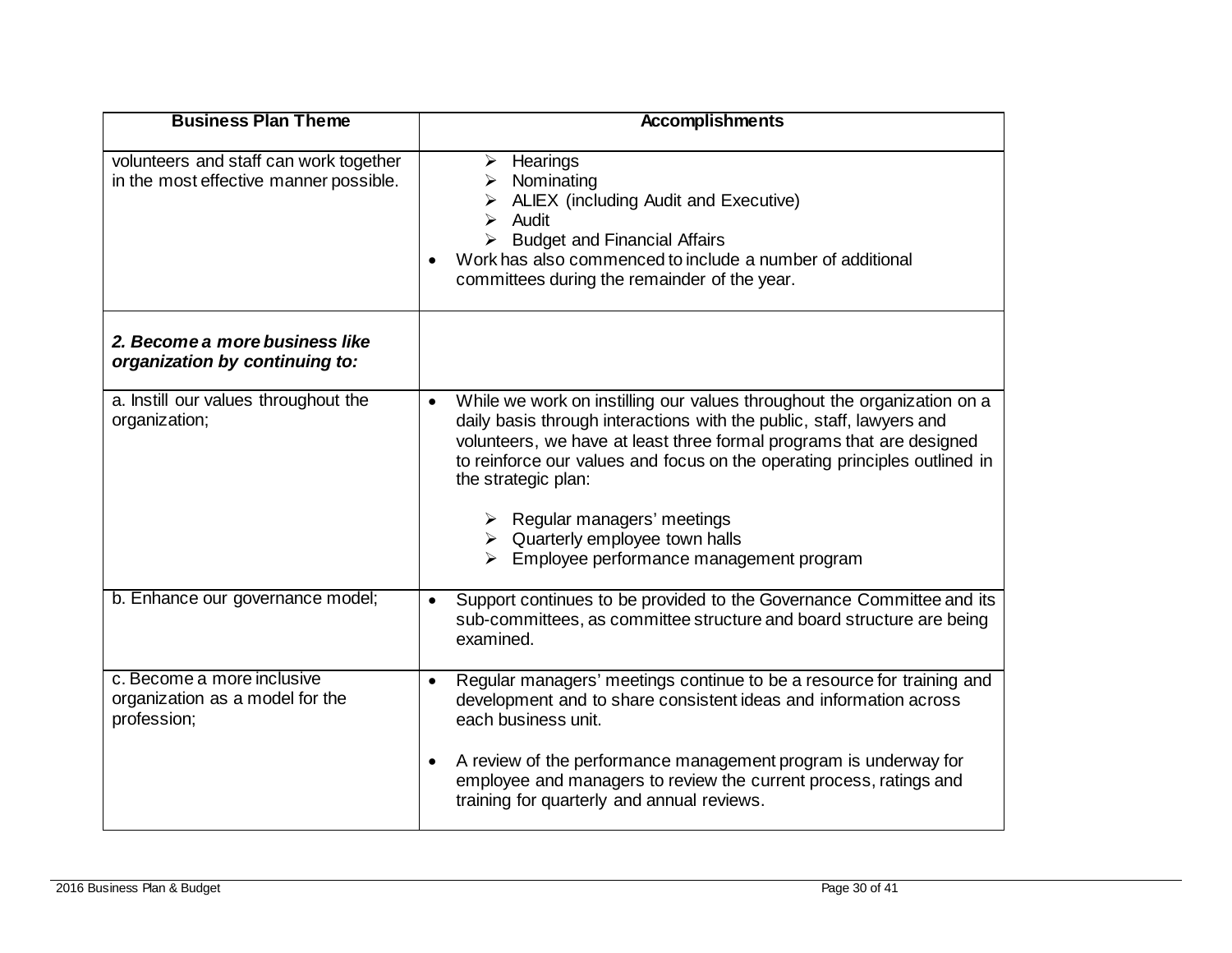| <b>Business Plan Theme</b>                                                  | <b>Accomplishments</b>                                                                                                                                                                                                                                                                                                                                                                                                                                                                                                                                                                                                                                                                                                                                                                                                                                                                                                                                                                                                                                                                                                                                                                                |
|-----------------------------------------------------------------------------|-------------------------------------------------------------------------------------------------------------------------------------------------------------------------------------------------------------------------------------------------------------------------------------------------------------------------------------------------------------------------------------------------------------------------------------------------------------------------------------------------------------------------------------------------------------------------------------------------------------------------------------------------------------------------------------------------------------------------------------------------------------------------------------------------------------------------------------------------------------------------------------------------------------------------------------------------------------------------------------------------------------------------------------------------------------------------------------------------------------------------------------------------------------------------------------------------------|
|                                                                             | HR policies and procedures have been reviewed to reflect inclusive<br>$\bullet$<br>language and images.                                                                                                                                                                                                                                                                                                                                                                                                                                                                                                                                                                                                                                                                                                                                                                                                                                                                                                                                                                                                                                                                                               |
|                                                                             | Continued implementation and focus of priorities identified by our<br>$\bullet$<br>employee engagement initiative.                                                                                                                                                                                                                                                                                                                                                                                                                                                                                                                                                                                                                                                                                                                                                                                                                                                                                                                                                                                                                                                                                    |
|                                                                             | The development of an employee feedback methodology to support<br>$\bullet$<br>inclusivity, the mission, vision and core values of the Law Society is<br>underway.                                                                                                                                                                                                                                                                                                                                                                                                                                                                                                                                                                                                                                                                                                                                                                                                                                                                                                                                                                                                                                    |
| d. Support the development of our staff<br>and volunteers through training; | We are continuing work on the non-Bencher adjudication project, with<br>$\bullet$<br>RFP's completed for the recruitment and education that will be<br>available to all adjudicators. Departmental 101's are continuing with an<br>increased focus on cross training and collaboration.                                                                                                                                                                                                                                                                                                                                                                                                                                                                                                                                                                                                                                                                                                                                                                                                                                                                                                               |
| e. Contribute to the work of the<br>Federation of Law Societies.            | We continue to:<br>$\bullet$<br>$\triangleright$ Contribute to the implementation of National Discipline Standards<br>Be major contributors to the development and redevelopment of the<br>Model Code of Conduct<br>Lead the National Admissions Standards Project<br>≻<br>Play a leadership role around the Federation Council table<br>➤<br>Contribute to the work of the FLSC Governance Committee<br>➤<br>Play a leadership role in the CEO group, including organizing the<br>first ever CEO meeting in Vancouver<br>Contribute to the work of the National Committee on Accreditation<br>➤<br>$\triangleright$ Lend expertise to the FLSC Requirements Review Committee<br>Contribute to the work of the FLSC Access to Justice Committee,<br>and to its work on the National Action Committee on Access to<br>Justice in Civil and Family Matters<br>Contribute to the work of the FLSC National Requirements<br>$\blacktriangleright$<br>Committee, reviewing law school compliance with the national<br>standards for content of Canadian law degrees<br>Contribute to the work of the following coordination groups:<br>Discipline Administrators, National Mobility Implementation, Equity |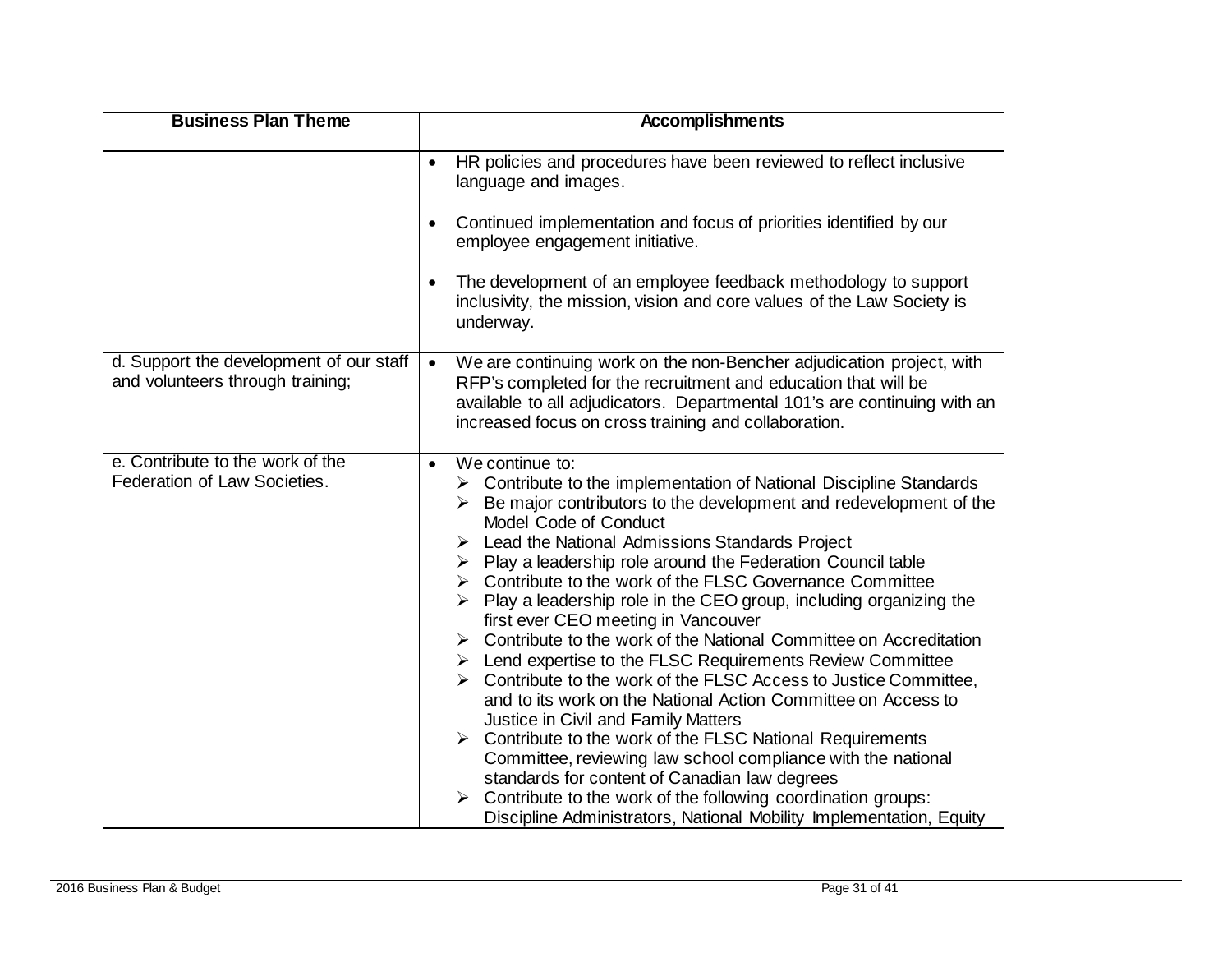| <b>Business Plan Theme</b>                                                                                                                                                                                                                    | <b>Accomplishments</b>                                                                                                                                                                                                                                                                                                                                                                                                                                                                                                                                                            |
|-----------------------------------------------------------------------------------------------------------------------------------------------------------------------------------------------------------------------------------------------|-----------------------------------------------------------------------------------------------------------------------------------------------------------------------------------------------------------------------------------------------------------------------------------------------------------------------------------------------------------------------------------------------------------------------------------------------------------------------------------------------------------------------------------------------------------------------------------|
|                                                                                                                                                                                                                                               | Officers, and Law Society Communications group                                                                                                                                                                                                                                                                                                                                                                                                                                                                                                                                    |
| 3. Become a more proactive<br>regulator through:                                                                                                                                                                                              |                                                                                                                                                                                                                                                                                                                                                                                                                                                                                                                                                                                   |
| a. Enhanced lawyer competency<br>through the quality legal services<br>initiative; and                                                                                                                                                        | The Quality Legal Services Advisory Group continues to oversee the<br>$\bullet$<br>development and implementation of an integrated lawyer competency<br>strategy. Work is either completed or ongoing in the following areas:<br>$\triangleright$ Implementation of a new articling education plan,<br>$\triangleright$ Evolution for the 2016 CPD program,<br>$\triangleright$ Development of an Early Intervention program<br>$\triangleright$ All work in this area will continue to be conducted ensuring that<br>equity/diversity and access to justice goals are considered |
| b. Augmented risk management<br>through the revised indemnity program<br>(ALIA and ALIEX), ongoing<br>refinements to the trust safety program<br>and improvements in our data<br>collection processes and how we utilize<br>that information. | The online Trust Safety Annual Self Report application was launched<br>$\bullet$<br>allowing responsible lawyers to submit their year-end filing via the<br>lawyer portal. By automating this process data input and accuracy can<br>be better controlled. The process also ensures that data is available in<br>a consistent format for Law Society staff so supporting the production<br>of timely, relevant and accurate reports.<br>We continue to develop our ALIA risk management strategy through<br>$\bullet$<br>the work of the Quality Legal Services group.            |
| 4. Develop a continuing quality<br>improvement program in our<br>regulatory process through:                                                                                                                                                  |                                                                                                                                                                                                                                                                                                                                                                                                                                                                                                                                                                                   |
| a. A plain language initiative for our<br>complaints process:                                                                                                                                                                                 | The first phase of this project is now complete and communications to<br>$\bullet$<br>complainants and lawyers are now in plain language format. Phase two<br>of the project consists of a review of the Counsel written                                                                                                                                                                                                                                                                                                                                                          |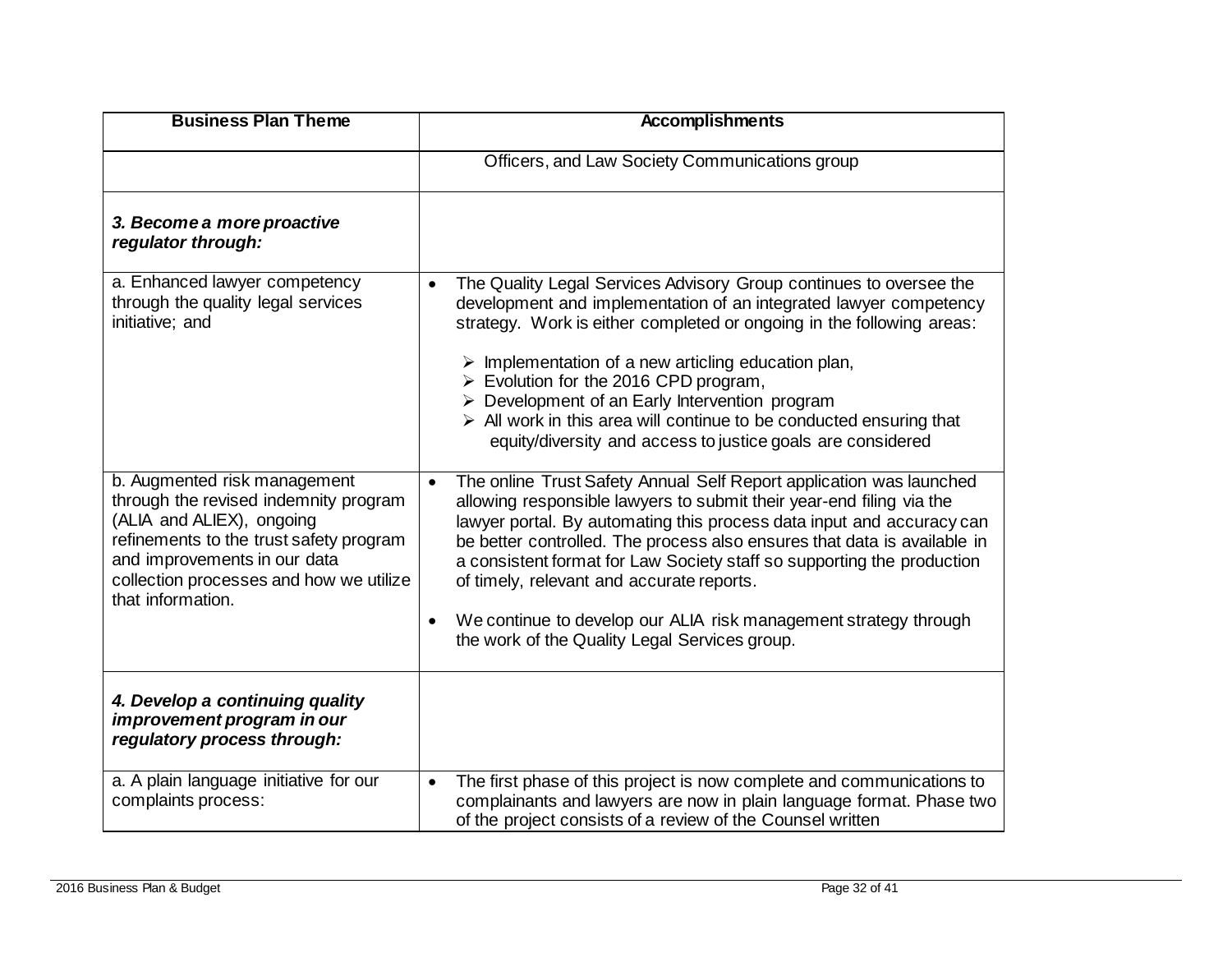| <b>Business Plan Theme</b>                                        | <b>Accomplishments</b>                                                                                                                                                                                                                                                                  |
|-------------------------------------------------------------------|-----------------------------------------------------------------------------------------------------------------------------------------------------------------------------------------------------------------------------------------------------------------------------------------|
|                                                                   | communication to ensure that those are also in plain language. We<br>are on target to complete this initiative by year end 2015.<br>We are also undertaking a review of the Regulation Department's<br>$\bullet$<br>website content with a view to simplifying the content and language |
|                                                                   | and making it more user-friendly.                                                                                                                                                                                                                                                       |
| b. The implementation of the Tribunals<br>office;                 | The Tribunals Counsel position was filled in early 2015 and the<br>$\bullet$<br>transition of a number services previously provided by the Counsel<br>department commenced during the year.                                                                                             |
|                                                                   | A new adjudicator training program commenced.<br>$\bullet$                                                                                                                                                                                                                              |
| c. Improvements to student-at-law<br>processes.                   | Membership staff has started to forward call documents to the courts<br>$\bullet$<br>electronically.                                                                                                                                                                                    |
|                                                                   | Students and transfer applicants were given access to the Lawyer<br>$\bullet$<br>Portal to access invoices, with many taking advantage of the ability to<br>make online payments.                                                                                                       |
|                                                                   | A new Education Plan was introduced representing the first change to<br>$\bullet$<br>the form in more than 30 years. Feedback from the profession and<br>students has been overwhelmingly positive.                                                                                     |
| d. Migration to an online lawyer Trust<br>Safety self-report; and | Revised specifications for functionality and vetting have been<br>$\bullet$<br>developed with implementation scheduled for January 2016.                                                                                                                                                |
| e. Implement non-Bencher<br>adjudicators.                         | We have developed an implementation plan, with recruiting of non-<br>$\bullet$<br>Bencher adjudicators in the fall of 2015 and new adjudicators in place<br>in early 2016.                                                                                                              |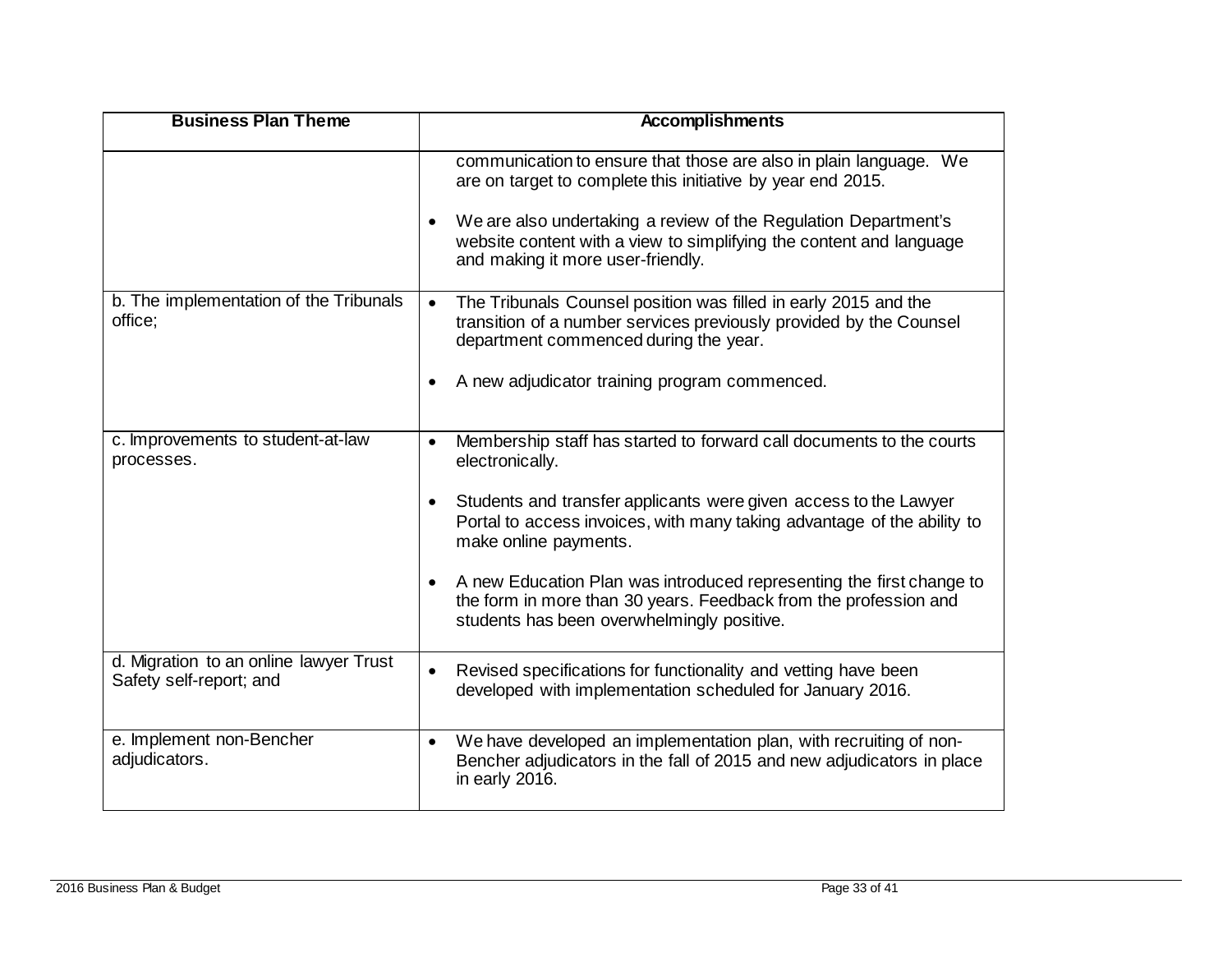| <b>Business Plan Theme</b>                                                                                                                                                                             | <b>Accomplishments</b>                                                                                                                                                                                                                                                                         |
|--------------------------------------------------------------------------------------------------------------------------------------------------------------------------------------------------------|------------------------------------------------------------------------------------------------------------------------------------------------------------------------------------------------------------------------------------------------------------------------------------------------|
| 5. Make the necessary operational<br>refinements to fully support the new<br>indemnity program (ALIA and<br>ALIEX) through:                                                                            |                                                                                                                                                                                                                                                                                                |
| a. Introduce deductibles and<br>surcharges to shift the burden of<br>funding the indemnity program to<br>lawyers who demonstrably pose<br>greater risk; and                                            | Deductibles have been re-instated effective July 1, 2014. We are now<br>$\bullet$<br>finalizing the online collection of these amounts, as part of the online<br>collection of insurance levies. This will entail addressing the rules of<br>surcharges, which is currently under examination. |
| b. The new governance structure for<br>the indemnity program, and<br>implementation of structures and<br>processes necessary to comply with<br>the requirements of the Superintendent<br>of Insurance. | The ALIEX board has been operating since the fall of 2014, and we are<br>$\bullet$<br>developing governance policies as required by the Superintendent of<br>Insurance.                                                                                                                        |
| 6. Regulate in a way to make legal<br>services more accessible to the<br>public including:                                                                                                             |                                                                                                                                                                                                                                                                                                |
| a. Continue to explore introducing<br>alternate business structures to our<br>regulatory framework; and                                                                                                | Collaborative work with the law societies of Manitoba and<br>$\bullet$<br>Saskatchewan is continuing and a comprehensive "white paper" is<br>completed.                                                                                                                                        |
|                                                                                                                                                                                                        | Planning for consultation with lawyers and other stakeholders is<br>$\bullet$<br>underway for the fall 2015.                                                                                                                                                                                   |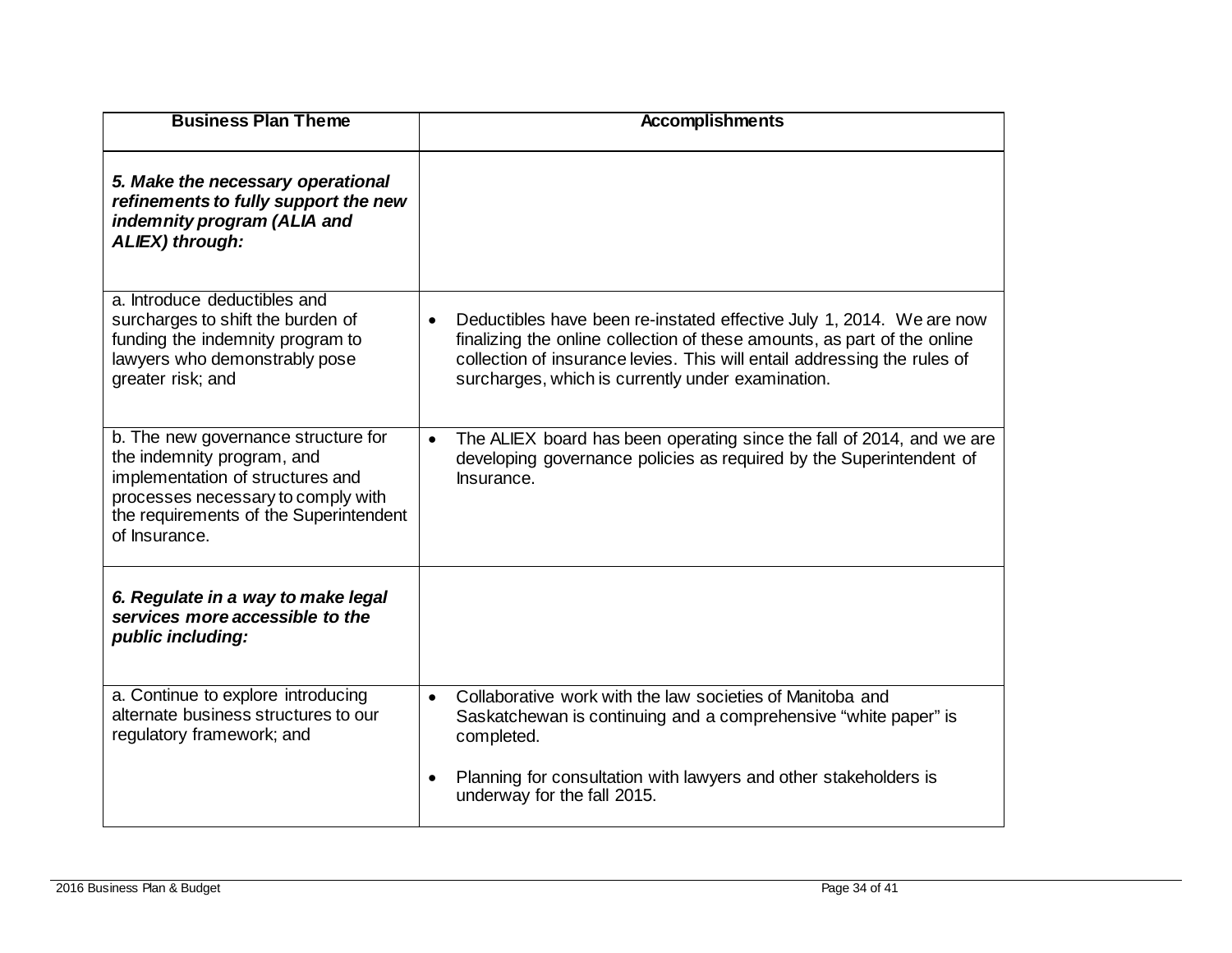| <b>Business Plan Theme</b>                                                                                                                                                                                   | <b>Accomplishments</b>                                                                                                                                                                                                                                                                                                                                                                                                                                                                                                           |
|--------------------------------------------------------------------------------------------------------------------------------------------------------------------------------------------------------------|----------------------------------------------------------------------------------------------------------------------------------------------------------------------------------------------------------------------------------------------------------------------------------------------------------------------------------------------------------------------------------------------------------------------------------------------------------------------------------------------------------------------------------|
| b. Enhance the transparency and<br>effectiveness of our admissions<br>processes to assist internationally<br>trained lawyers and those holding non-<br>Canadian law degrees to navigate our<br>requirements. | The new articling education plan was implemented in June 2015. This<br>plan provides more flexibility to internationally trained students.<br>The Law Society will host full day conferences in October for<br>internationally trained lawyers. The sessions will include a variety of<br>presenters, including the Executive Director of the National Committee<br>on Accreditation, and internationally trained lawyers. The event will be<br>sponsored in part by Dentons LLP and Imperial Oil, who will also<br>participate. |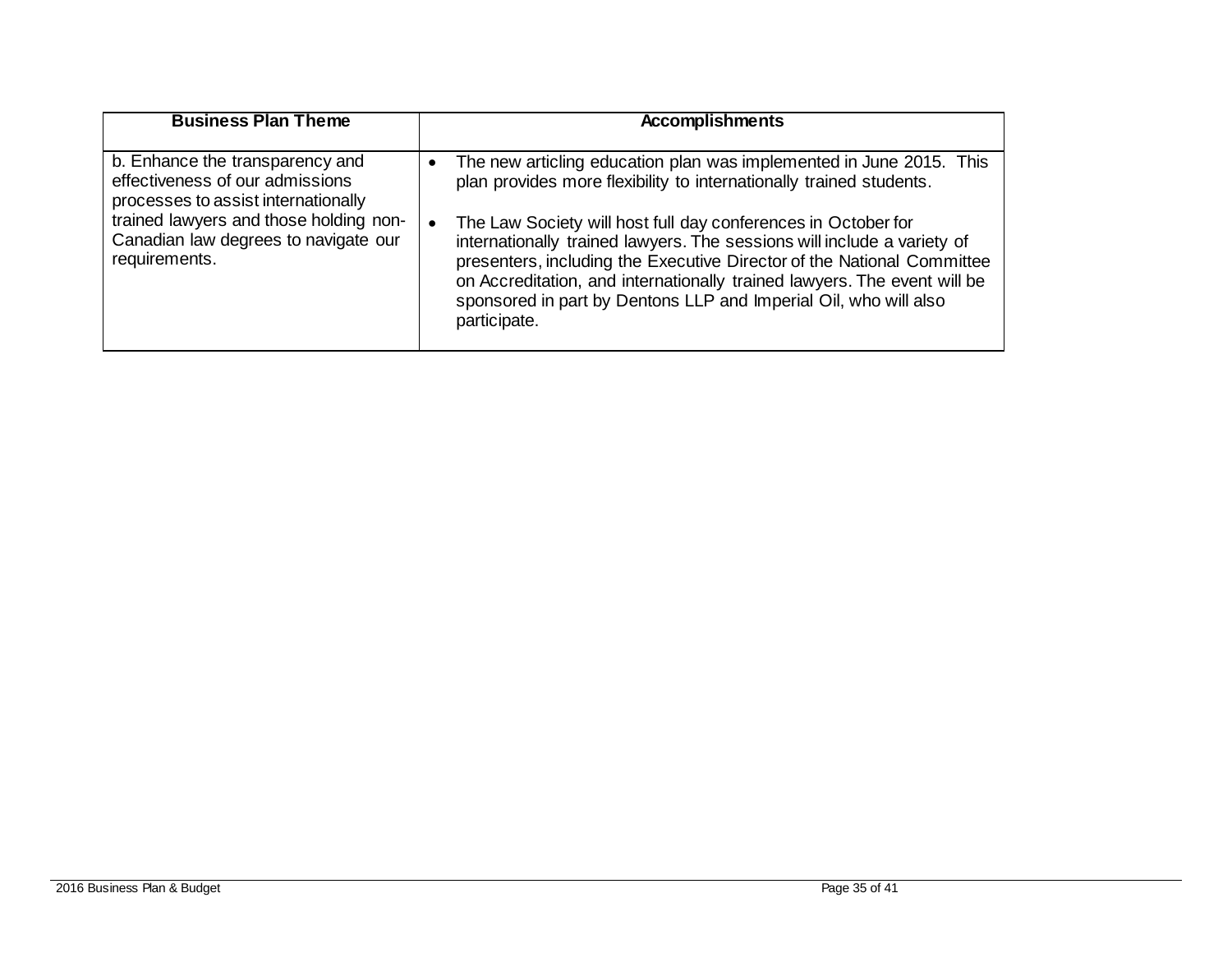### <span id="page-35-0"></span>**Appendix 2 - Contingency Reserve Balances**

#### **Introduction**

In developing a draft budget, management considers what an adequate contingency reserve for the General Fund should be to address unforeseen circumstances. The analysis below provides a recommended target fund balance range for the General Fund.

A discussion as to the estimated amount of the contingency reserve in the Assurance Fund is also provided below.

#### **General Fund**

Our research indicates that most not-for-profit organizations target between one and two months of operating expenses as a financial reserve for contingencies. For the Law Society's General Fund, this represents between \$2.5 million to \$5 million of contingency reserve.

As shown in Appendix 3, the draft budget as presented will result in an estimated contingency reserve in the General Fund of \$4.9 million, at the top of the range described above.

#### **Assurance Fund**

The Assurance Fund covers the cost of trust theft claims, investigations of those claims and actuarial fees to annually estimate the liability for claims. Trust defalcation claims that occur after July 1, 2014 will be addressed under the Trust Safety Insurance program administered by ALIA and insured through ALIEX. The legacy Assurance Fund will be wound up over the period of time required to pay for legacy claims. To date, management estimates that the balance in the fund is adequate to deal with legacy claims in 2016 and future years. Management will reassess the fund's adequacy during 2016 as legacy claims experience unfolds.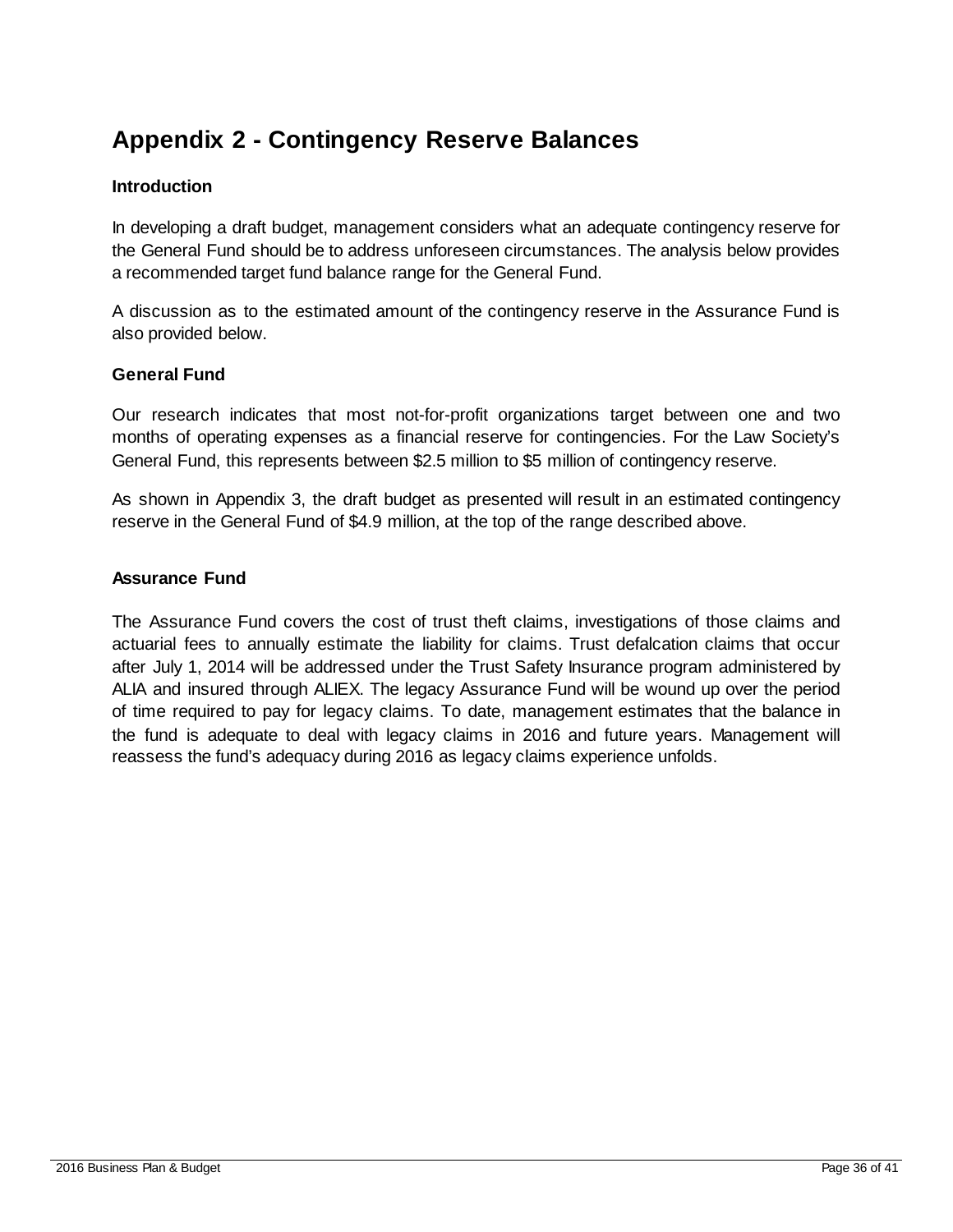## <span id="page-36-0"></span>**Appendix 3 - Fund Balances**

|                               | Rounded to the nearest thousand \$ |               |                         |     |                |    |                |  |  |  |  |
|-------------------------------|------------------------------------|---------------|-------------------------|-----|----------------|----|----------------|--|--|--|--|
| <b>GENERAL FUND</b>           | 2016                               | <b>Budget</b> | <b>Forecast</b><br>2015 |     | Actual<br>2014 |    | Actual<br>2013 |  |  |  |  |
|                               |                                    |               |                         |     |                |    |                |  |  |  |  |
| Unrestricted funds            |                                    | (816)         | (1,536)                 |     | (2,638)        |    | (2, 249)       |  |  |  |  |
| Deferred revenue              |                                    | 5,730         | 6,015                   |     | 4,677          |    | 4,076          |  |  |  |  |
| Effective contingency reserve | \$.                                | 4,914         | -S<br>4,479             | \$. | 2,039          | -S | 1,827          |  |  |  |  |

| <b>ASSURANCE FUND</b>         | <b>Budget</b><br>2016 |       |      | <b>Forecast</b><br>2015 |      | Actual<br>2014 | <b>Actual</b><br>2013 |       |  |
|-------------------------------|-----------------------|-------|------|-------------------------|------|----------------|-----------------------|-------|--|
|                               |                       |       |      |                         |      |                |                       |       |  |
| Contingency reserve           | \$                    | 3,555 | - \$ | 3,720                   | - \$ | 3,824          | - \$                  | 4,829 |  |
| Deferred revenue              |                       | ۰     |      |                         |      | 1,126          |                       | 1,094 |  |
| Effective contingency reserve | \$                    | 3,555 | S    | 3,720                   | \$   | 4,950          |                       | 5,923 |  |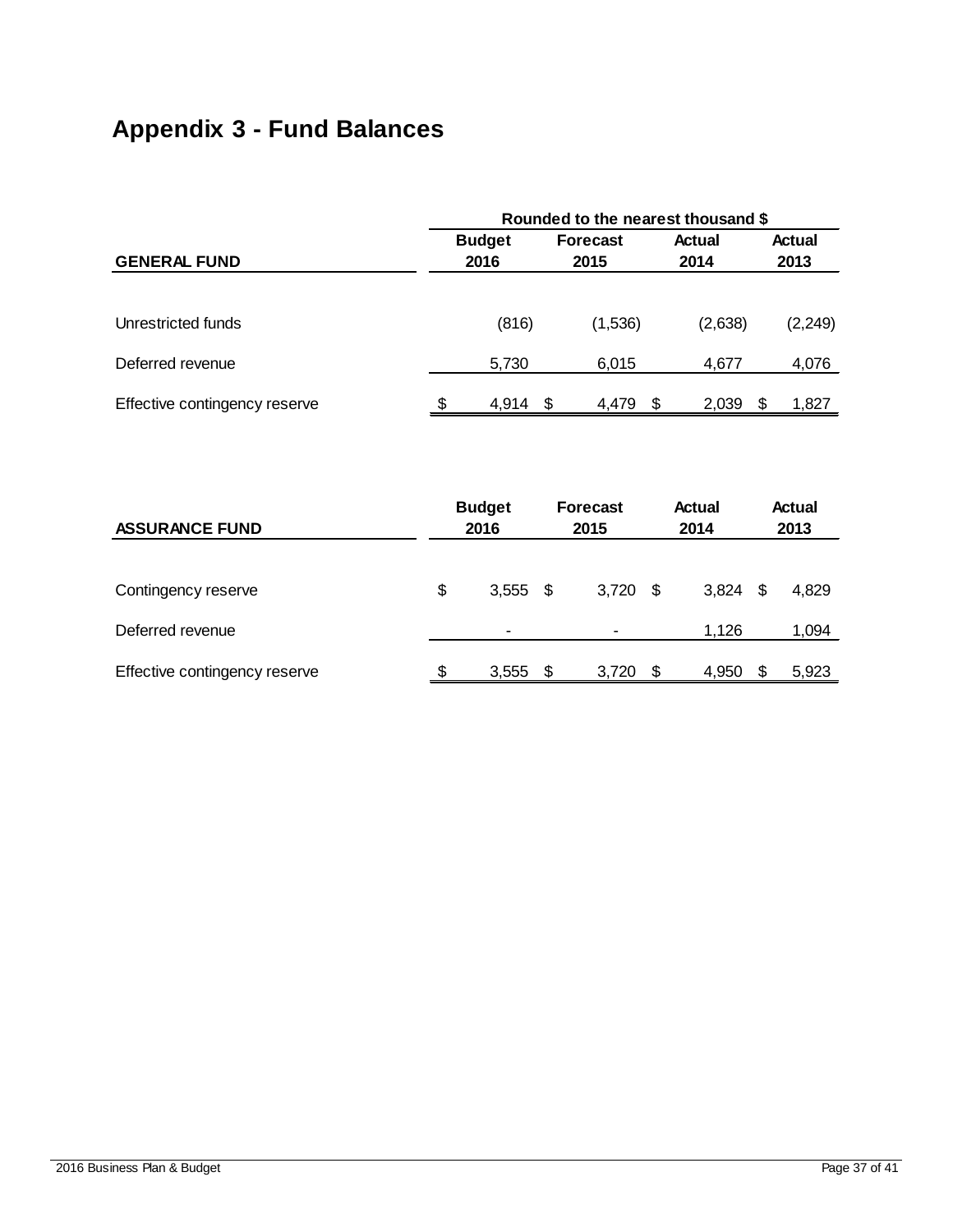<span id="page-37-0"></span>



|                                                      | 2006  | 2007  | 2008  | 2009                                      | 2010  | 2011  | 2012    | 2013  | 2014  | 2015  |
|------------------------------------------------------|-------|-------|-------|-------------------------------------------|-------|-------|---------|-------|-------|-------|
| Jan                                                  | 7,713 | 7,963 | 8,150 | 8,334                                     | 8,455 | 8,625 | 8,746   | 8,980 | 9,184 | 9,431 |
| Feb                                                  | 7,705 | 7,957 | 8,153 | 8,334                                     | 8,452 | 8,624 | 8,752   | 8,961 | 9,182 | 9,419 |
| Mar                                                  | 7,703 | 7,947 | 8,137 | 8,304                                     | 8,437 | 8,611 | 8,723   | 8,926 | 9,158 | 9,395 |
| Apr                                                  | 7,624 | 7,829 | 7,979 | 8,145                                     | 8,303 | 8,455 | 8,628   | 8,790 | 9,006 | 9,161 |
| May                                                  | 7,636 | 7,841 | 7,993 | 8,149                                     | 8,308 | 8,462 | 8,625   | 8,789 | 9,036 | 9,237 |
| Jun                                                  | 7,651 | 7,855 | 8,007 | 8,160                                     | 8,310 | 8,468 | 8,641   | 8,806 | 9,051 | 9,250 |
| Jul                                                  | 7,669 | 7,853 | 8,005 | 8,162                                     | 8,316 | 8,465 | 8,639   | 8,811 | 9,057 | 9,253 |
| Aug                                                  | 7,712 | 7,883 | 8,051 | 8,226                                     | 8,378 | 8,524 | 8,696   | 8,897 | 9,138 | 9,333 |
| Sep                                                  | 7,840 | 7,992 | 8,188 | 8,344                                     | 8,506 | 8,638 | 8,837   | 9,035 | 9,258 | 9,451 |
| Oct                                                  | 7,893 | 8,063 | 8,275 | 8,414                                     | 8,578 | 8,697 | 8,890   | 9,108 | 9,351 |       |
| Nov                                                  | 7,929 | 8,113 | 8,310 | 8,432                                     | 8,604 | 8,737 | 8,935   | 9,157 | 9,410 |       |
| Dec                                                  | 7,958 | 8,137 | 8,329 | 8,445                                     | 8,619 | 8,753 | 8,968   | 9,172 | 9,434 |       |
| Average                                              | 7,753 | 7,953 | 8,131 | 8,287                                     | 8,439 | 8,588 | 8,757   | 8,953 | 9,189 | 9,326 |
| Growth                                               | 2.7%  | 2.6%  | 2.2%  | 1.9%                                      | 1.8%  | 1.8%  | 2.0%    | 2.2%  | 2.6%  | 1.5%  |
|                                                      |       |       |       | A verage Growth Rate over last four years |       |       | 2.2%    |       |       |       |
| Projected Membership (Average x Average Growth Rate) |       |       |       |                                           |       | 9,530 | members |       |       |       |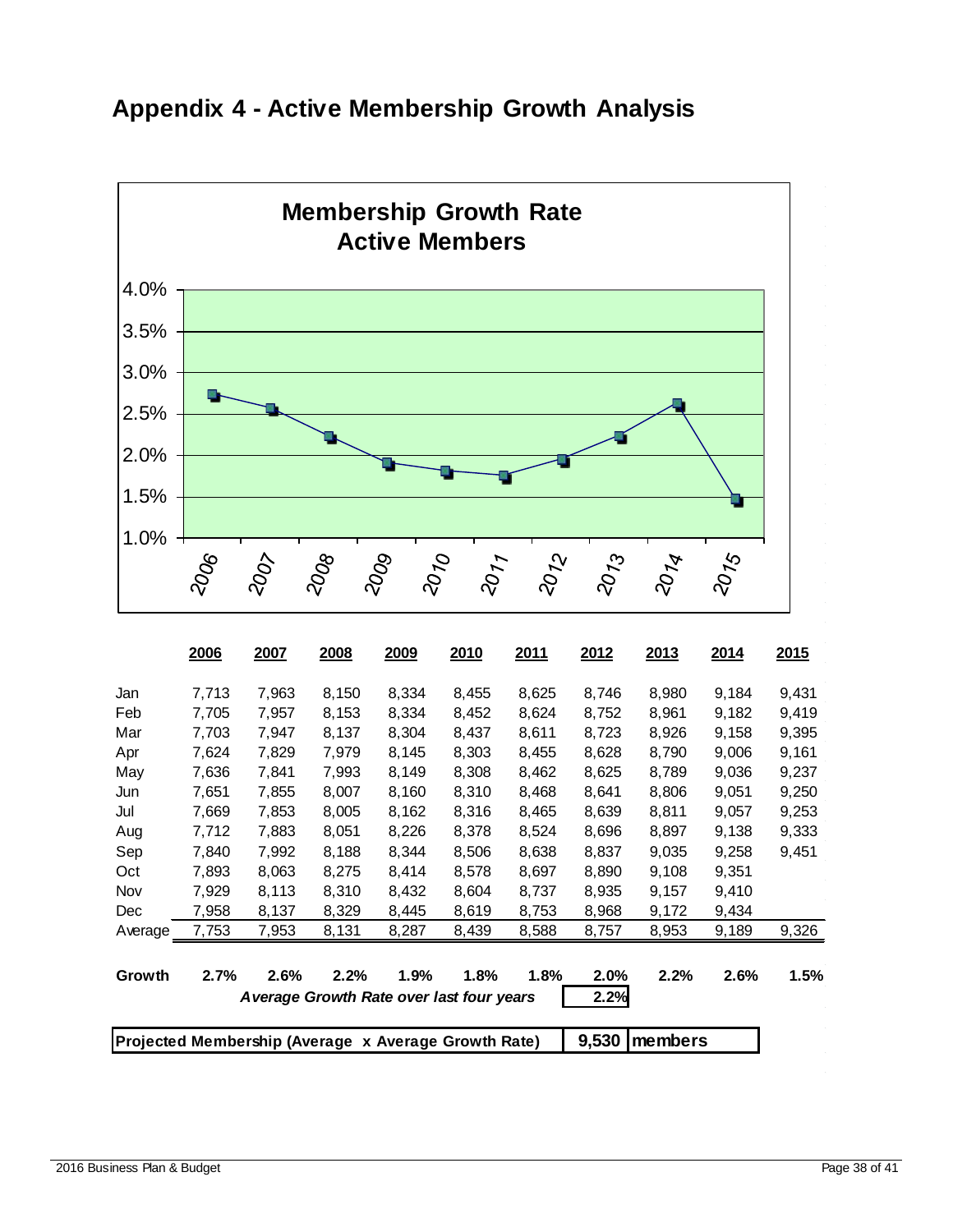

### <span id="page-38-0"></span>**Appendix 5 - Inactive Membership Growth Analysis**

|         | 2006                                                                                | 2007  | 2008  | 2009                                     | 2010    | 2011  | 2012  | 2013  | 2014  | 2015     |
|---------|-------------------------------------------------------------------------------------|-------|-------|------------------------------------------|---------|-------|-------|-------|-------|----------|
| Jan     | 1,699                                                                               | 1,711 | 1,784 | 1,795                                    | 1,956   | 1,894 | 2,003 | 2,059 | 2,129 | 2,157    |
| Feb     | 1,712                                                                               | 1,718 | 1,786 | 1,809                                    | 1,957   | 1,900 | 2,002 | 2,069 | 2,129 | 2,165    |
| Mar     | 1,725                                                                               | 1,744 | 1,806 | 1,845                                    | 1,970   | 1,908 | 2,030 | 2,081 | 2,151 | 2,178    |
| Apr     | 1,678                                                                               | 1,732 | 1,723 | 1,922                                    | 1,853   | 1,925 | 2,094 | 2,179 | 2,105 | 1,960    |
| May     | 1,680                                                                               | 1,733 | 1,731 | 1,927                                    | 1,852   | 1,927 | 2,024 | 2,072 | 2,100 | 1,979    |
| Jun     | 1,677                                                                               | 1,738 | 1,733 | 1,923                                    | 1,858   | 1,943 | 2,028 | 2,068 | 2,117 | 2,055    |
| Jul     | 1,689                                                                               | 1,744 | 1,750 | 1,935                                    | 1,873   | 1,964 | 2,047 | 2,085 | 2,137 | 2,102    |
| Aug     | 1,699                                                                               | 1,761 | 1,766 | 1,932                                    | 1,875   | 1,977 | 2,055 | 2,099 | 2,148 | 2,102    |
| Sep     | 1,697                                                                               | 1,767 | 1,778 | 1,944                                    | 1,884   | 1,978 | 2,065 | 2,104 | 2,145 | 2,105    |
| Oct     | 1,694                                                                               | 1,770 | 1,778 | 1,947                                    | 1,881   | 1,978 | 2,064 | 2,112 | 2,137 |          |
| Nov     | 1,695                                                                               | 1,778 | 1,778 | 1,952                                    | 1.885   | 1,979 | 2,057 | 2,113 | 2,135 |          |
| Dec     | 1,698                                                                               | 1,777 | 1,783 | 1,950                                    | 1,886   | 1,980 | 2,056 | 2,123 | 2,143 |          |
| Average | 1,695                                                                               | 1,748 | 1,766 | 1,907                                    | 1,894   | 1,946 | 2,044 | 2,097 | 2,131 | 2,089    |
|         |                                                                                     |       |       |                                          |         |       |       |       |       |          |
| Growth  | 0.4%                                                                                | 3.1%  | 1.1%  | 7.9%                                     | $-0.7%$ | 2.7%  | 5.0%  | 2.6%  | 1.6%  | $-2.0\%$ |
|         |                                                                                     |       |       | Average Growth Rate over last five years |         |       |       | 2.0%  |       |          |
|         | Projected Inactive members (Average 2015 x Average Growth Rate)<br>2,130<br>members |       |       |                                          |         |       |       |       |       |          |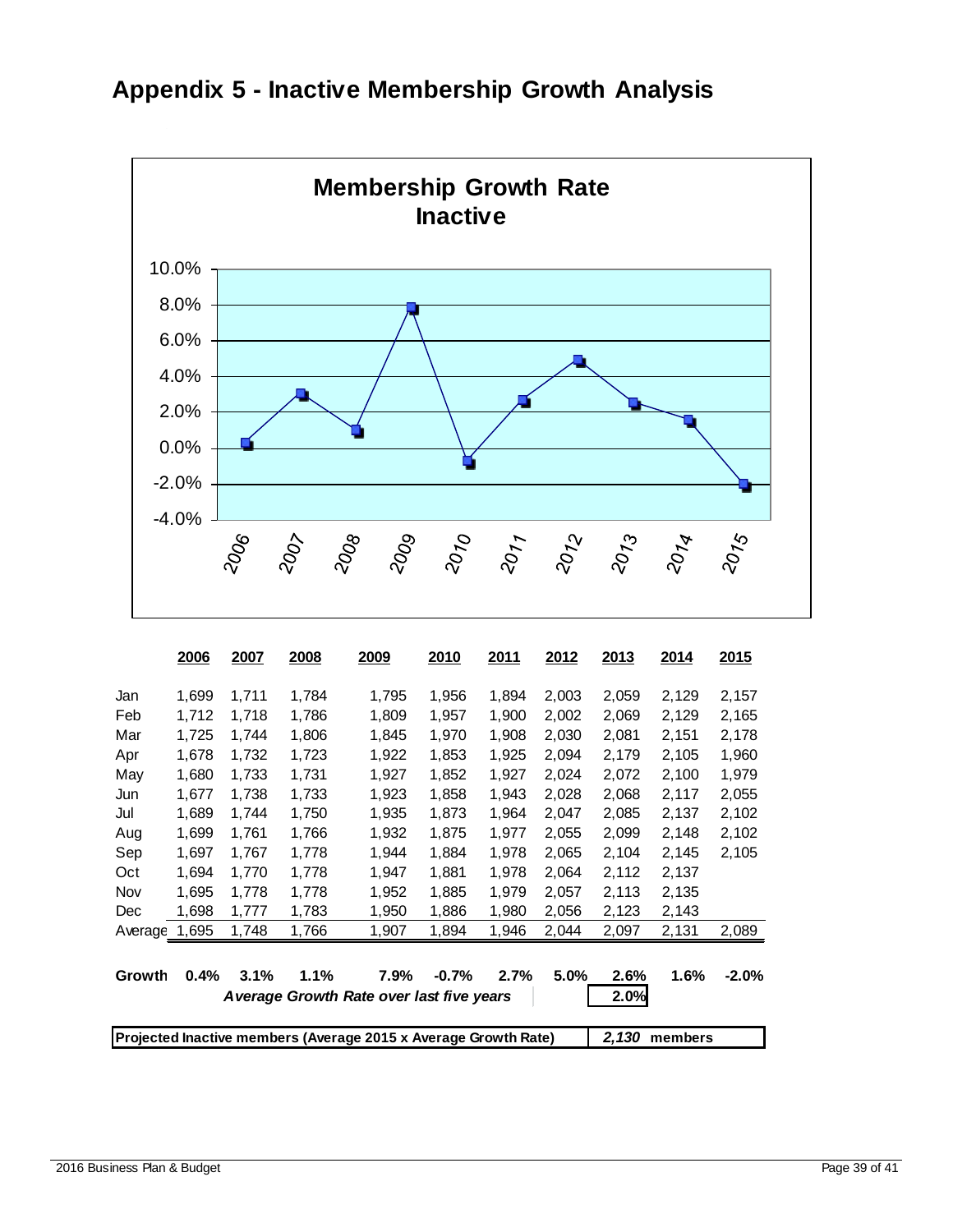<span id="page-39-0"></span>



|                  | <u>Canada<sup>1</sup></u> | Alberta <sup>2</sup> |
|------------------|---------------------------|----------------------|
| 2012 December    | 2.8                       | 3.9                  |
| 2013 December    | 2.9                       | 4.7                  |
| 2014 January     | 2.4                       | 4.4                  |
| February         | 2.4                       | 3.1                  |
| March            | 2.5                       | 4.4                  |
| April            | 3.2                       | 4.4                  |
| May              | 2.4                       | 3.2                  |
| June             | 2.9                       | 4.5                  |
| July             | 3.5                       | 5.0                  |
| August           | 3.1                       | 4.7                  |
| September        | 3.0                       | 3.6                  |
| October          | 2.6                       | 4.0                  |
| November         | 1.7                       | 2.4                  |
| December         | 1.9                       | 1.3                  |
| 2015 January     | 3.1                       | 3.8                  |
| February         | 2.6                       | 2.6                  |
| March            | 2.7                       | 1.3                  |
| April            | 2.3                       | 1.1                  |
| May              | 1.3                       | 0.1                  |
| June             | 1.9                       | (0.1)                |
|                  |                           |                      |
| 18 month average | 2.53                      | 2.99                 |
| 12 month average | 2.48                      | 2.48                 |
| Budget 2016 use  |                           | 2.50                 |

*1 Average weekly earnings for all employees - Industrial aggregate, http://www.statcan.ca, % change from same month of previous year 2 Average weekly earnings for all employees - provinces and territories, http://www.statcan.ca, % change from same month of previous year*